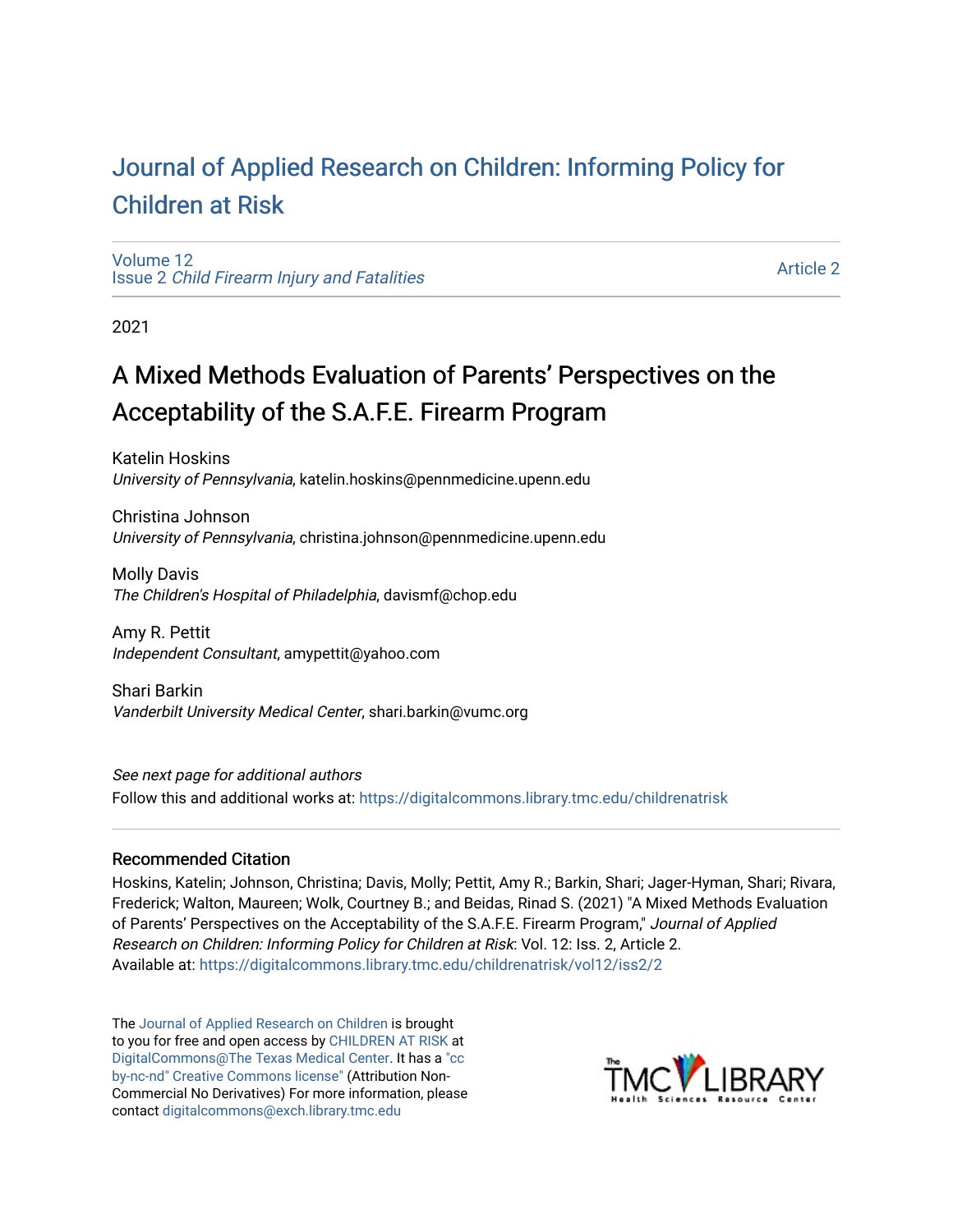# A Mixed Methods Evaluation of Parents' Perspectives on the Acceptability of the S.A.F.E. Firearm Program

#### Acknowledgements

We would like to thank our stakeholder participants, the FACTS Consortium, Dr. Dorothy Novick, Dr. Cheryl King, Dr. Eric Sigel, Dr. Ben Hoffman, Ms. Adina Lieberman, Ms. Lynn Massey, and Dr. Jessica Fishman for their valuable contributions to this work. This work was supported by the National Institute of Child Health and Human Development (5R24HD087149-03; Cunningham PI) and the National Institute of Mental Health (1R01MH123491-01; Beidas PI). Katelin Hoskins and Molly Davis are supported by a National Institute of Mental Health Training Fellowship (T32 MH109433; Mandell/Beidas MPIs). The granting agencies were not involved in the study design; data analysis, collection, or interpretation; the writing of the manuscript; or the decision to submit this manuscript for publication.

#### Authors

Katelin Hoskins, Christina Johnson, Molly Davis, Amy R. Pettit, Shari Barkin, Shari Jager-Hyman, Frederick Rivara, Maureen Walton, Courtney B. Wolk, and Rinad S. Beidas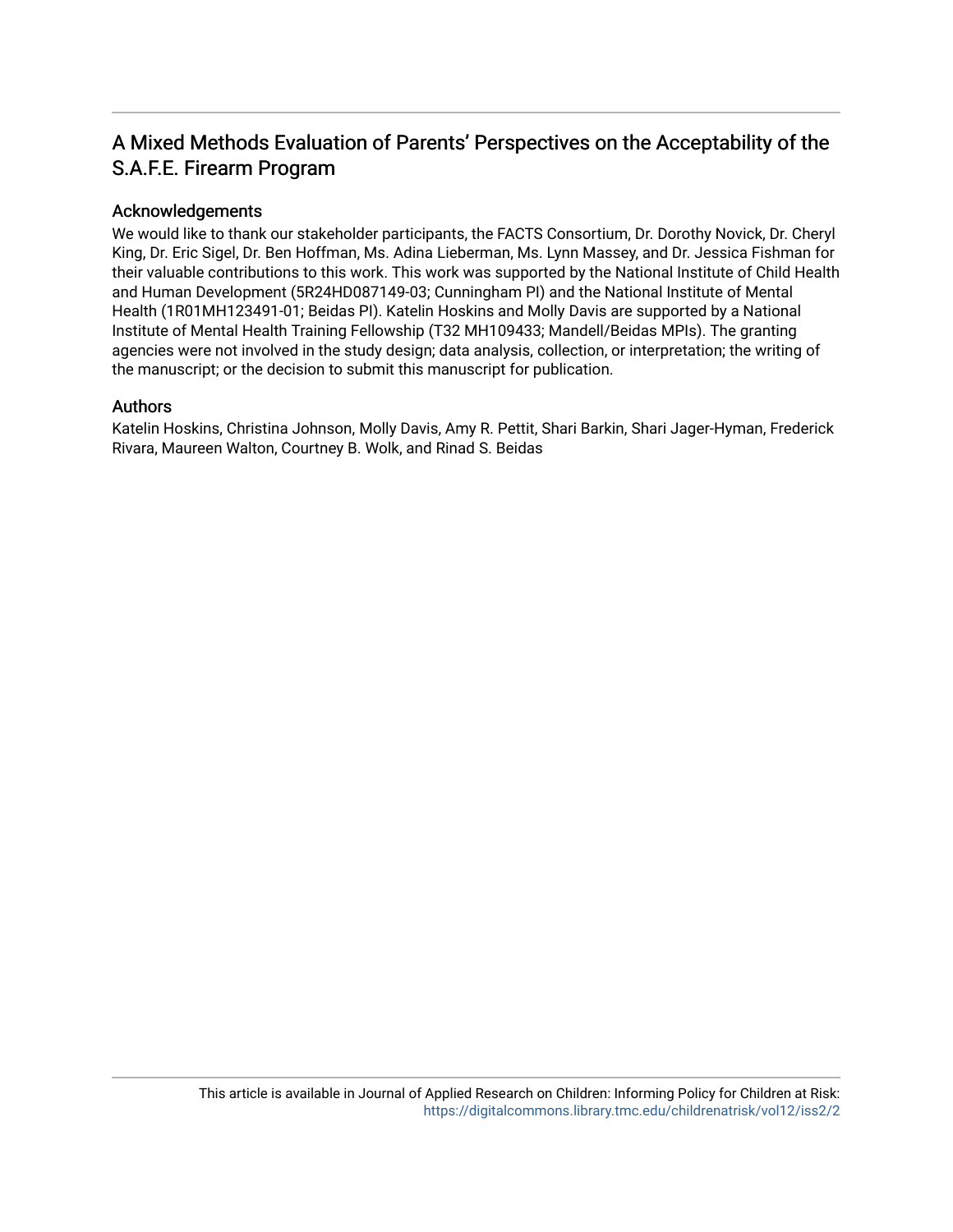#### **INTRODUCTION**

Limiting unauthorized youth access to firearms is essential for preventing both unintentional injury and suicide.<sup>1-5</sup> Despite recommendations from the American Academy of Pediatrics<sup>6</sup> and other organizations<sup>7</sup> that firearms be stored locked, unloaded, and separately from ammunition, an estimated 4.6 million children live in homes with at least 1 firearm stored unlocked and loaded. $8$  A national survey found that at least 1 firearm is present in 42% of US households, $9$  and firearm sales have surged since the onset of the COVID-19 pandemic.<sup>10</sup> The availability of firearms, coupled with their lethality, amplifies the importance of firearm storage programs directed to parents and caregivers of youth (hereon referred to as "parents"). Pediatric primary care is an optimal setting for implementation of such programs, given the reach of well-child care.<sup>11</sup>

*Suicide and Accident prevention through Family Education ("S.A.F.E Firearm")* is an adaptation of the firearm storage component of the *Safety Check* violence prevention program.<sup>12</sup> *Safety Check* was found to be effective in a large clinical trial,<sup>12</sup> but core components have not yet been widely adopted in routine practice.<sup>13</sup> Aligning with implementation science recommendations to adapt evidence-based interventions for use in new populations and to improve program-setting fit,<sup>14,15</sup> we used the ADAPT-ITT framework<sup>16</sup> to adapt Safety Check to reach a broader age group (ie, youth up to age 18, expanded from ages 2-11) and to serve as a universal suicide prevention strategy in pediatric primary care.<sup>17</sup> The adapted program retains the core components of the original program: (1) brief counseling provided by pediatric primary care clinicians on secure firearm storage and (2) offering free cable firearm locks. The adapted program changes the entry point of the counseling conversation from an identified parental concern to universal counseling for all parents. Self-disclosure about ownership is not documented in the electronic medical record, and parents are offered additional resources (eg, a handout describing alternative storage options).<sup>17</sup>

Although parent input was obtained for key program elements (ie, name,  $logo$ ) during prior stages of adaptation,  $17-19$  the present study sought to obtain a comprehensive view of parent perspectives on the full *S.A.F.E. Firearm* program following the last stage of adaptation, in keeping with parents' role as end users. This reflects principles of user-centered design, which focuses on redesigning and adapting interventions with end users in mind,<sup>20</sup> with the goals of maximizing "usability in context",<sup>21</sup> patient- (or family-) centered care,<sup>20</sup> and acceptability, or the perception that a program is agreeable, palatable, or satisfactory.<sup>20,22</sup>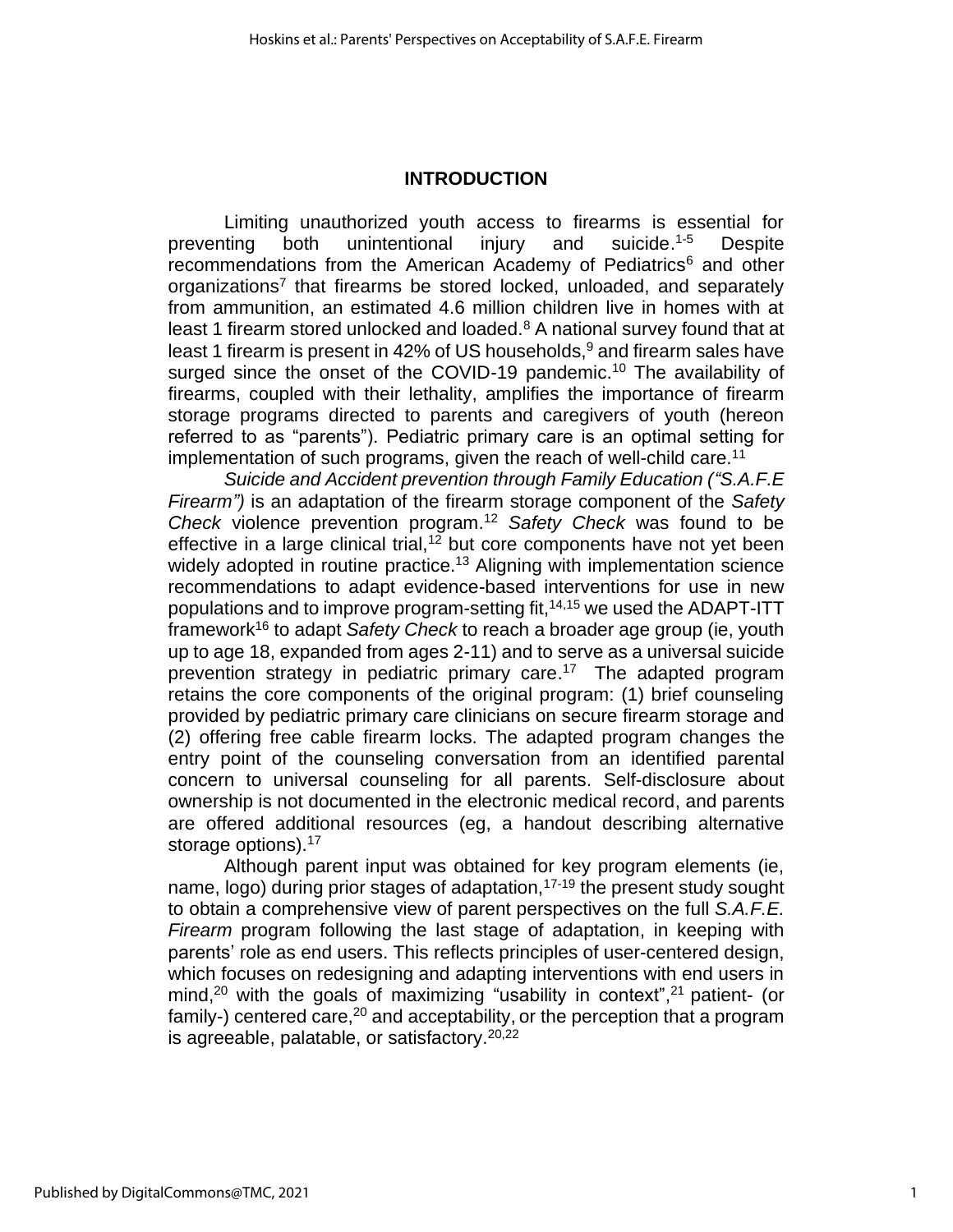Acceptability is a key determinant of program effectiveness; if it is poor, parent engagement and subsequent behavior change will likely be low.<sup>20</sup> Although a majority of parents in 1 study believed that pediatricians should advise on safe storage, $23$  the sensitive national discourse and complex social meanings of firearm ownership merit a nuanced approach.24,25 For example, given the diversity of parent end users of a universal intervention, identifying potential variations in acceptability across primary segments<sup>26</sup> (ie, firearm owning and non-owning parents) and subgroups (eg, by gender, race and ethnicity, and age of children) is important to determine if further program tailoring is needed. Because sustained partnership<sup>27</sup> with clinicians is a central feature of the primary care setting for many families, attending to parents' perceptions of relationships with their children's clinicians may also facilitate implementation success.

The current study aimed to develop a comprehensive understanding of the acceptability of *S.A.F.E. Firearm* from a parent perspective, to ensure usability and optimize effectiveness, with the goal of identifying any outstanding concerns or necessary adjustments prior to the launch of an upcoming hybrid effectiveness-implementation trial.

#### **METHODS**

# **Study Design**

This mixed methods study included 2 components: (1) a quantitative cross-sectional survey with a national convenience sample of US parents to measure *S.A.F.E. Firearm* acceptability and other key variables (eg, trust in pediatrician) that may impact implementation; and (2) semi-structured interviews with a convenience sample of survey participants, using a qualitative descriptive approach to gain more in-depth understanding of parents' views. Data integration occurred at the study design, methods, and interpretation levels through a convergent design with concurrent analysis of quantitative and qualitative data, merging of both datasets, and narrative interpretation.<sup>28</sup> The University of Pennsylvania Institutional Review Board approved all study procedures; informed consent was obtained prior to initiation of survey and interview components of the study.

# **Quantitative Methods**

**Participants.** We fielded a survey on Amazon's Mechanical Turk (MTurk) platform in July-August 2020. We selected MTurk due to its prior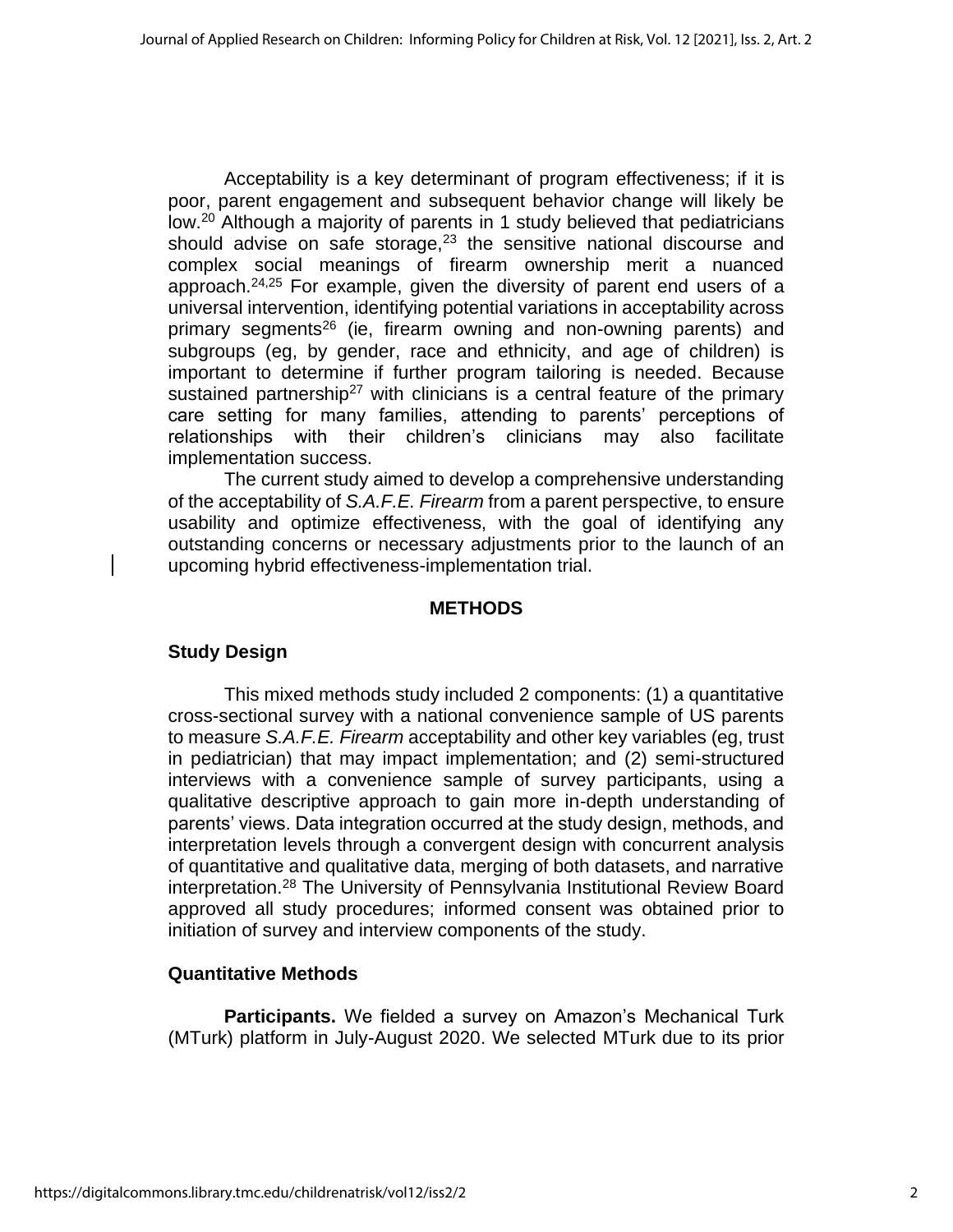use in firearm-related survey research. <sup>29</sup> More information on MTurk and eligibility criteria for the pre-screening survey is available in Appendix A. To be eligible for the full survey, on the pre-screening survey the participant needed to report being a parent or guardian of a child aged 17 or younger who attends well-child visits. We recruited participants who both did and did not report on the pre-screener that firearms were present in their home or on their property.

**Procedures.** Participants watched a 6.5-minute video depicting a telehealth visit in which *S.A.F.E. Firearm* is delivered by a pediatrician to a parent. The video was recorded by a practicing pediatrician, with the study's principal investigator (RB) acting as the parent recipient of the program. A video transcript is provided in Appendix B. Participants were presented with written instructions asking them to imagine that their pediatric primary care clinician had just had a similar conversation with them at their child's wellchild visit and to complete the survey with this in mind. Participants were then asked to provide demographic information and indicate whether they would like to be contacted for a follow-up interview. In keeping with typical compensation practices on MTurk, they were paid \$4.83 for completing the survey.<sup>30</sup>

**Measures.** The survey instrument was developed by the research team and included both original items and items from validated scales when available.

*Sociodemographic information.* Participants were asked to report their age, gender, race, ethnicity, state of residence, number of children, age ranges of children, well-child visit attendance in the past year, and the type of pediatric clinician that their children most frequently see for well-child visits.

*Acceptability*. We assessed acceptability using the Acceptability of Intervention Measure (AIM), a pragmatic, brief, reliable, and valid 4-item tool.<sup>31</sup> The tool has a 5-point ordinal response scale ranging from *completely disagree* (1) to *completely agree* (5). Higher response options indicate greater acceptability. As a secondary measure of acceptability, we queried whether participants would recommend *S.A.F.E. Firearm* to a friend using a 5-item scale ranging from *completely disagree* (1) to *completely agree* (5).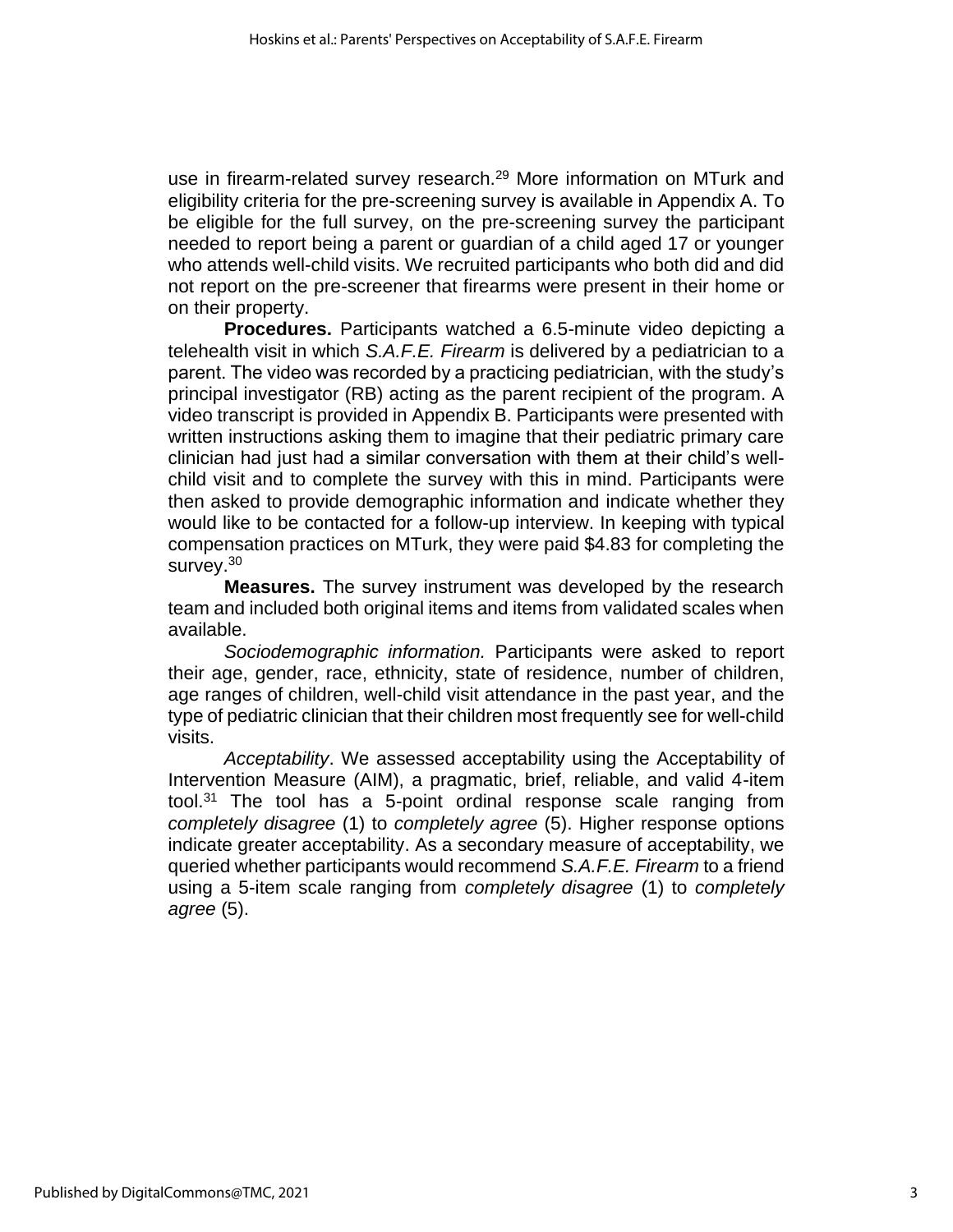*Firearm ownership*. We asked participants whether they currently have firearms in their home or on their property and provided definitions.<sup>+</sup> Participants were asked to indicate which type of firearm they owned or had on their property. Options included handguns (eg, pistol, revolver), long guns (eg, rifle, shotgun), other, or unknown type.

*Current firearm storage practices*. For those reporting presence of firearms, we asked how many handguns in their home or on their property were always stored locked, unloaded, and with ammunition locked separately (when not in use) during the last 2 weeks (Cheryl King, PhD, email communication, May 2020). Participants could respond *all*, *some*, *none*, or *prefer not to disclose*. The same question was used for long gun storage.

*Intention to change behavior*. Those with firearms were asked to report their level of agreement with the statement: "I would change the way firearm(s) are stored in my home/on my property after receiving *S.A.F.E. Firearm*." Response options ranged from *completely disagree* (1) to *completely agree* (5).

*Pediatrician relationship*. We assessed participants' relationship with their pediatrician using the 8-item Patient-Doctor Depth-of-Relationship (PDDR) scale, a conceptually grounded questionnaire with established psychometric properties for use in primary care (Cronbach's  $\alpha = .93$ ).<sup>32</sup> We modified the scale to replace "doctor" with "pediatrician," defined as "the health care provider your child(ren) sees most often for primary care checkup." The 5-point response scale ranges from *disagree* (0) to *totally agree* (4).

*Trust in pediatrician.* We used a three-item trust measure from the Firearm Safety Among Children and Teens Consortium National Survey, which adapted the validated Wake Forest Physician Trust Scale.<sup>33,34</sup> The measure specifically queried participants about trust in their family's pediatrician to counsel on what is best for children's health, vaccines, and firearm safety. The 5-point response scale ranges from *strongly disagree* (1) to *strongly agree* (5).

**Data analysis.** Individuals who answered "yes" to any part of the questions regarding ownership or presence of firearms on their property

<sup>Ɨ</sup>We defined *firearms* as those "that work and are capable of being fired. This includes pistols, revolvers, shotguns, and rifles, but does not include air guns, BB guns, starter pistols, or paintball guns." We defined *in your home or property* as including but not limited to "firearms that are kept in your home, apartment, garage, family vehicles, buildings like a barn or shed, or anywhere that you live; firearms kept in homes where you live full-time or part of the time; firearms that do not belong to you but are kept on your property; firearms that family members carry on their person most of the time, but are kept in your home when not in use" (Cheryl King, PhD, email communication, May 2020).<sup>10</sup>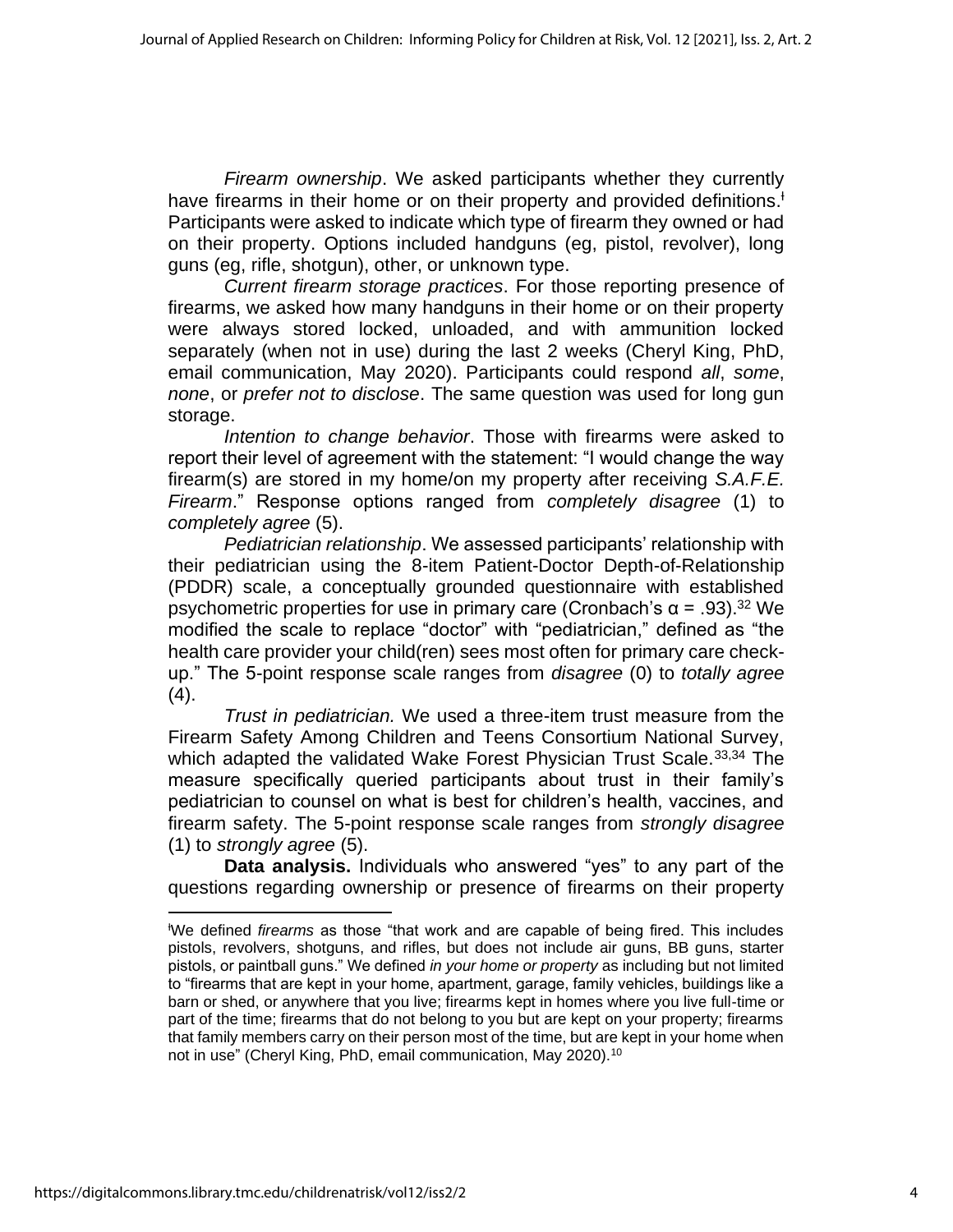were categorized as a "firearm owner" for analysis purposes. State of residence was assigned to Northeast, Midwest, South, or West based on Census region designations. Race and ethnicity categories were collapsed. The child age range variable was dichotomized by (a) any child(ren) ages 0-10 in the household versus (b) only child(ren) ages 11-17, in keeping with the American Academy of Pediatrics' identification of adolescence as starting at age 11.<sup>35</sup> In addition, as detailed in Appendix A, we used several strategies to ensure data quality in preparation for analysis. We calculated descriptive statistics for categorical and continuous measures and used a priori independent sample t-tests to assess for differences in acceptability based on the mean AIM score between firearm owners and non-owners. Post hoc, we examined AIM scores in relation to other key variables of interest, such as gender, race and ethnicity, and trust in pediatrician, to gain an understanding of factors that may inform further adaptations (eg, culturally tailored program materials) or factors that may be modifiable (eg, trust), to optimize the implementation of *S.A.F.E. Firearm*. These associations were examined using independent sample t-tests (parent gender, child age), one-way ANOVA (parent race and ethnicity, region of residence), and Pearson correlations (patient-pediatrician depth of relationship, trust in pediatrician), as appropriate. Analyses were completed in IBM SPSS Statistics version 27.

# **Qualitative Methods**

**Participants.** Using a convenience sampling approach,<sup>36</sup> qualitative participants were drawn from quantitative survey respondents who had indicated interest in a follow-up telephone interview. Potential interview participants were contacted up to 5 times by phone, email, and/or the MTurk platform, based on participant preference. Qualitative interviews took place from July-September 2020.

**Procedures and Measures.** Study staff provided a link to the same *S.A.F.E. Firearm* video used in the survey and requested that participants re-watch the video prior to the scheduled interview. Interviews followed a semi-structured interview guide developed and piloted by the research team (see Appendix C). In the first part of the interview, participants completed a modified Think Aloud exercise,  $37-39$  in which they paused the video on their personal electronic device at 3 pre-specified points based on natural shifts in the counseling conversation. Interviewers first asked participants to provide immediate reactions to each section and probed thought processes (eg, can you talk through why you're thinking that?) to elicit nuanced feedback on specific program components. Participants were then asked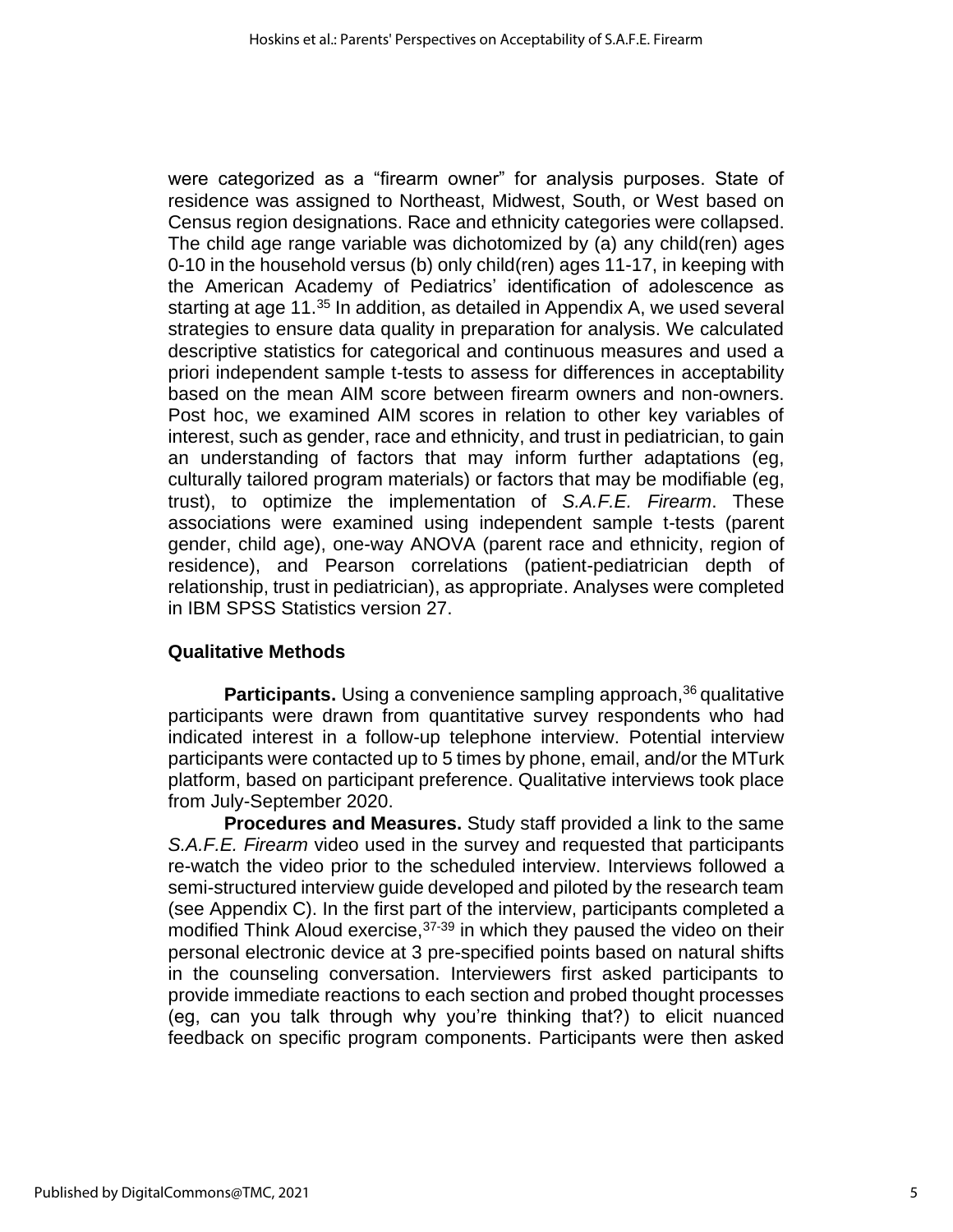about main takeaways of the program and prior experiences with firearm counseling in a pediatric primary care setting. Firearm-owning participants were asked about current firearm storage practices and preferences for post-visit program follow-up, given equivocal findings in previous work.<sup>17</sup> Participants were paid a \$10 bonus in MTurk.

Each telephone interview was conducted by 1 of 4 members of the study staff, who were trained by the team leads and met weekly while interviews were being conducted. Interviews were audio-recorded, with field notes written immediately after. Research assistants transcribed all interviews, and transcripts were loaded into NVivo Qualitative Data Analysis Software, version 12 (QSR International) for data management. Participants did not review transcripts or findings.

**Data analysis.** We employed a directed approach to content analysis.<sup>40</sup> We used key conceptual findings from our research team's prior studies<sup>17-19</sup> to chart out initial coding categories that we hypothesized would be relevant to acceptability (eg, privacy, trust). Two authors read each transcript and field notes for immersion<sup>41</sup> and then annotated the same 3 transcripts to refine the initial concepts and identify additional concepts not captured by the preliminary coding categories. They then met to discuss these annotations and develop a codebook.

The manifest content (ie, visible, obvious components) was analyzed, with interpretation remaining close to the text.<sup>42</sup> After completing 2 rounds of double coding to ensure reliability and making codebook revisions, the 7 remaining transcripts were divided between coders for independent coding. Using the constant comparative technique,<sup>43</sup> codes were inductively and iteratively compared to one another and the entire data set to develop categories.<sup>44</sup> Each category was then compared and contrasted with other categories within the data set. $44,45$  Analytic memos were detailed to enhance rigor.

# **RESULTS**

# **Quantitative Survey**

**Participants.** Figure 1 displays details of the participant selection and survey response process. Of the 203 individuals who were eligible for the full survey based on the pre-screener, 97 (48%) completed a survey that passed quality inspection. Participant characteristics are described in Table 1. Over half (57%) of the sample identified as male, and 39% were from racial and ethnic minoritized groups. Most participants' children (81%) received well-child care from a physician. The majority of participants (77%)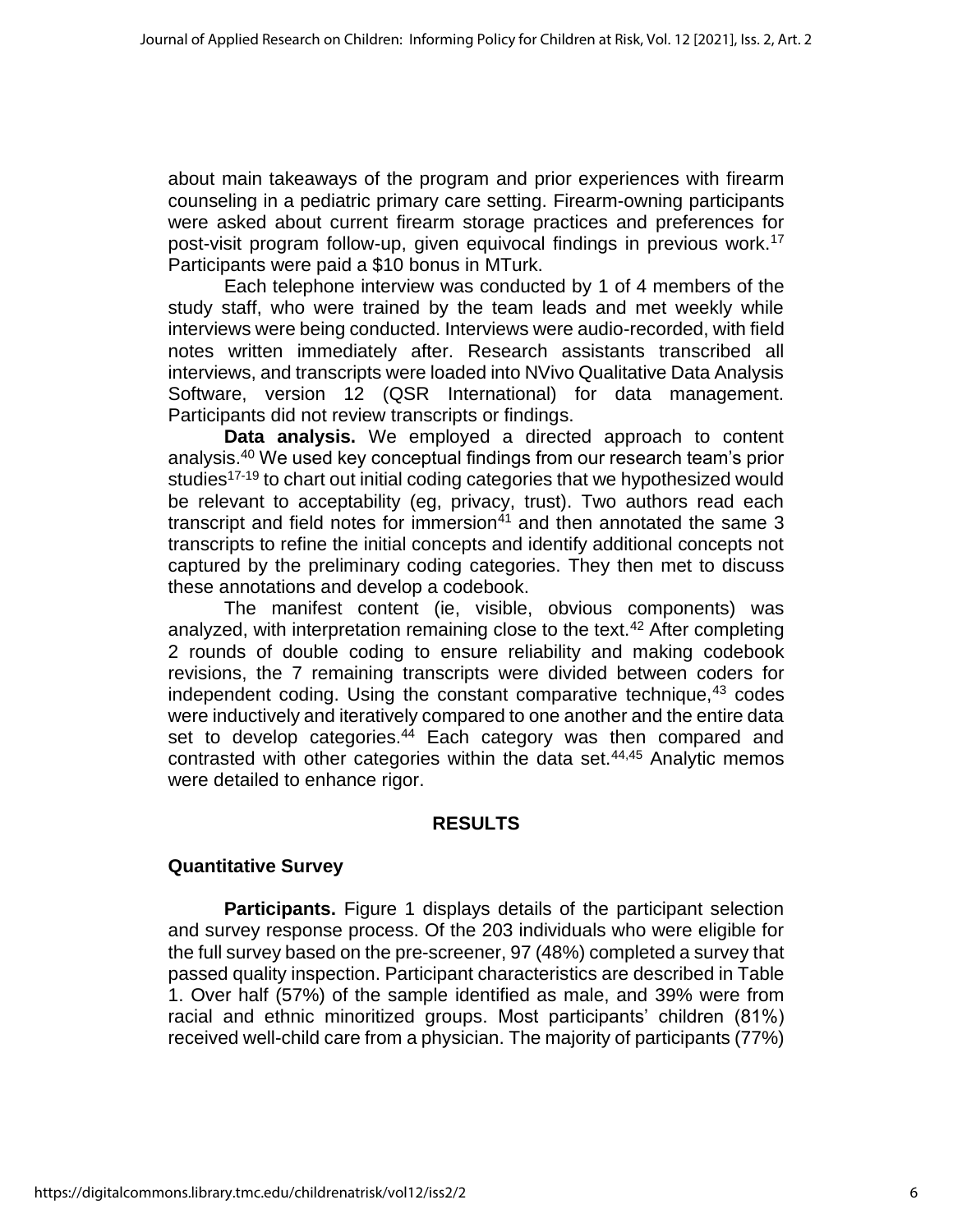reported that all of their children had visited a primary care clinician for a well-child visit in the past year, which included the first 4 months of the COVID-19 pandemic. Fifty-two participants (54%) did not own firearms, and 45 participants (46%) reported having firearms in their home or on their property. In assessing the relation between firearm ownership and demographic variables, the only significant association was between firearm ownership and gender, with males more likely to own firearms (OR = 2.40, 95% CI [1.02, 5.62], *p* = .042).

**Acceptability by firearm ownership.** The mean AIM score for the total sample was 4.35 (SD 0.52), corresponding to high acceptability, with a range of 3-5 (ie, neutral to high acceptability; Table 2). No significant difference was found in mean AIM scores between firearm owners and nonowners (mean difference = -0.20, 95% CI [-0.41, 0.01], *p* = .057). Most participants (84%) either agreed or completely agreed that they would recommend that a friend receive *S.A.F.E. Firearm* from their child's pediatric primary care clinician, with greater agreement among firearm non-owners compared to owners (mean difference = -0.34, 95% CI [-0.67, -0.01], *p* = .046).

**Firearm storage practices.** Of firearm owners, 67% (n = 30) owned a handgun only,  $4\%$  (n = 2) owned a long gun only, and 29% (n = 13) owned both. When asked how many of their firearms had been stored locked, unloaded, and with ammunition locked separately over the past 2 weeks, 37% of handgun owners reported storing *all* their handguns this way, 54% reported storing *some* of their handguns this way, and 9% reported storing *none* of their handguns this way. Among participants who owned long guns, these percentages were 47% (all), 40% (some), and 13% (none), respectively.

**Intention to change behavior.** Among firearm owners who did not always store all of their firearms locked, unloaded, and with ammunition stored separately ( $n = 28$ ), the majority (64%) agreed or completely agreed that they would change the way firearm(s) are stored in their home/property after receiving *S.A.F.E. Firearm* (mean agreement = 3.86, SD = 1.11, range 1-5).

**Relationships between acceptability and key variables.** No significant differences in mean AIM scores were found by parent gender, race and ethnicity, or region. Mean AIM scores were significantly higher for parents of younger children as compared to parents who only had adolescents ages 11 or older (mean difference  $= 0.24$ , 95% CI  $[0.001, 0.47]$ ,  $p = .049$ ).

Patient-Doctor Depth-of-Relationship score and AIM score were positively correlated  $(r = 0.21, p = .038)$ . In contrast, the association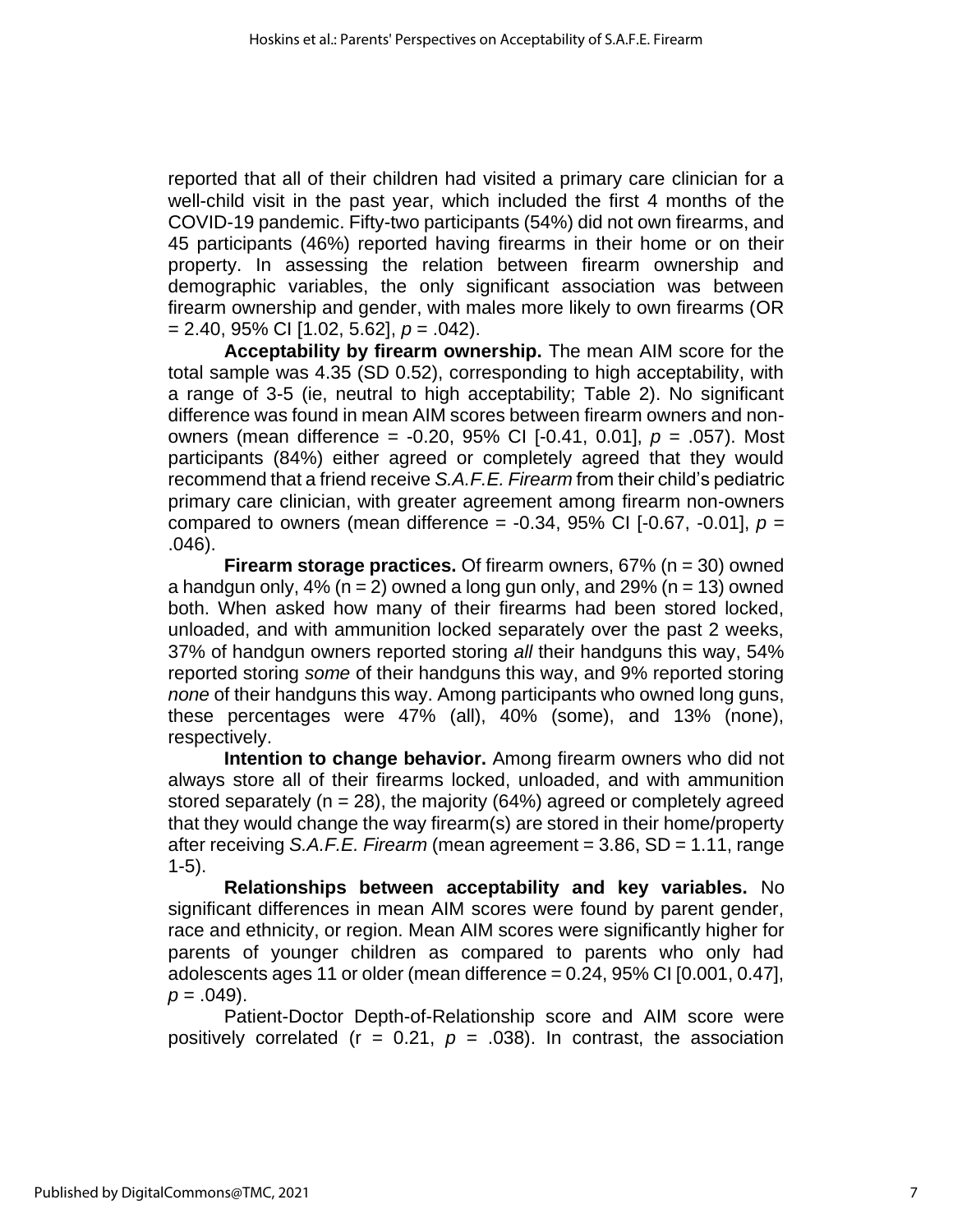between AIM score and trust in the pediatrician to counsel on firearm safety was not statistically significant ( $r = -0.09$ ,  $p = .390$ ). Most participants either strongly agreed or agreed that they trusted their pediatrician to counsel them on what is best for their children's health (95%), vaccines (88%), and firearm safety (75%).

#### **Qualitative Interviews**

**Participants.** Eleven participants completed an interview; the remaining 23 participants who completed the survey and expressed interest in an interview did not respond to outreach. Mean interview duration was 38 minutes (range 27-45 minutes), and all participants completed a full interview. Over half of the participants identified as female (64%) and half identified as white (64%). Five participants described living in communities in which firearm ownership is common. Three participants owned firearms, and 8 participants did not. Of the 8 non-owners, 4 spontaneously shared during the interviews that they were considering acquiring a firearm or becoming an owner in the future (eg, "I can relate because I'm tempted to also get a gun for my house," Participant 08 [P08]).

Content analysis resulted in 5 broad categories explaining factors that shape parents' views on the acceptability of *S.A.F.E. Firearm*; these converged on the quantitative results. Categories included pediatric clinicians' role, quality of delivery, neutral messaging, tangible resources, and opportunities to enhance adaptation. We identified several subcategories within these broader categories (Table 3).

**Pediatric clinicians' role**. The pediatric clinicians' role in promoting firearm safety was described through *role boundaries* (1.1) and *credibility as messengers* (1.2) subcategories. Specific to role boundaries, several participants had not previously considered that pediatricians could provide firearm counseling and firearm locks but noted the importance of the topic given the seriousness of firearm injuries. Most participants endorsed that *S.A.F.E. Firearm* delivery by pediatric clinicians was appropriate.

In the second subcategory, pediatric clinicians' expertise in child health and treatment of firearm-related injury sequelae, as well as their relationships based on trust with patients and families, enriched their credibility as firearm safety messengers, and thus enhanced program acceptability. Participants identified their pediatric clinician as a trusted source of information, indicating that it "makes sense" (P09) for clinicians to deliver safety counseling given that families attend appointments for their "expert advice" (P06). Several participants noted that the relationship with the clinician would impact *S.A.F.E. Firearm* acceptability, triangulating the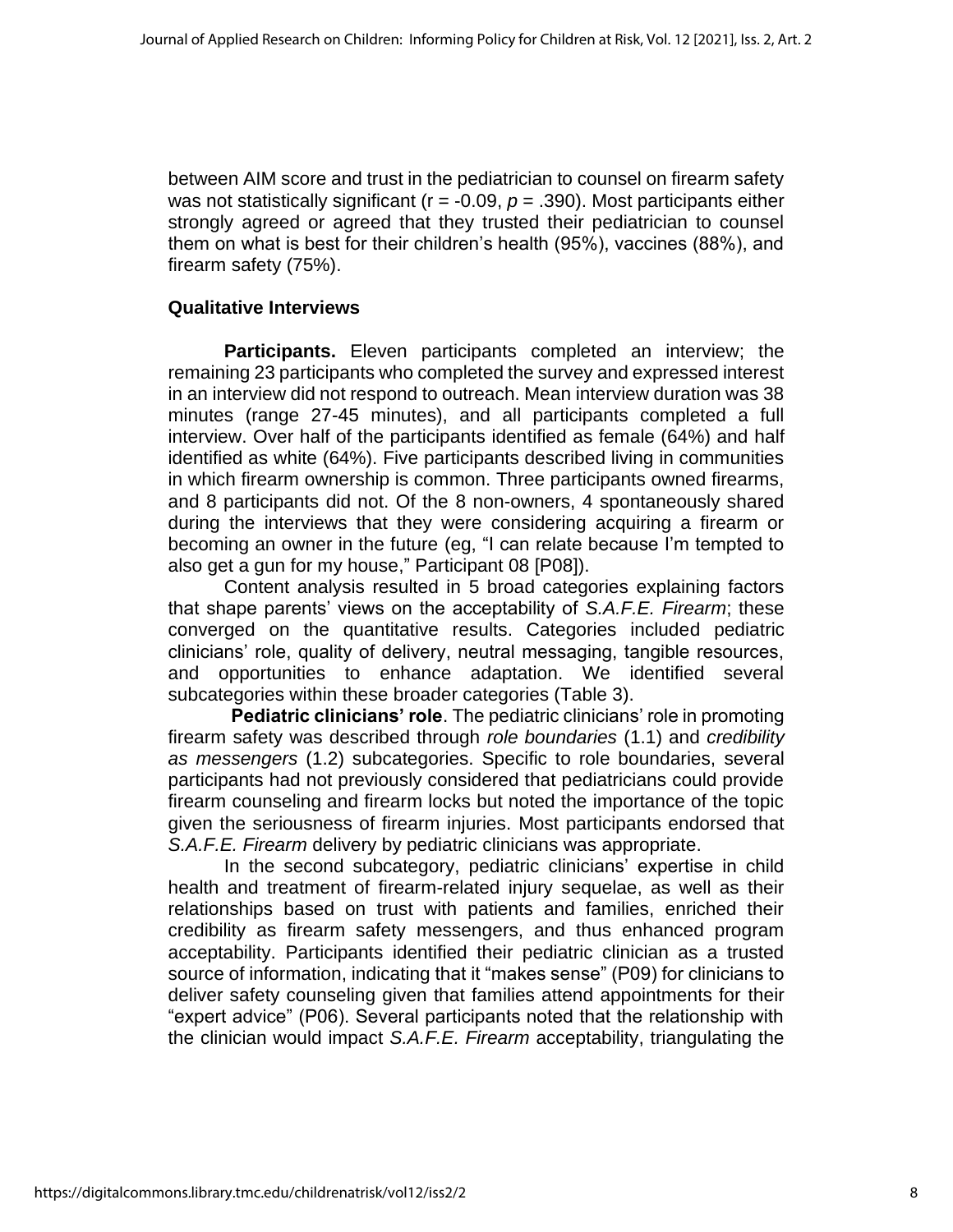quantitative data. In particular, the longitudinal aspect of clinician-family relationships and subsequent connection mitigated perceived intrusiveness. Given limited time with their clinician during the well-visit, clinicians' prioritization of firearm safety signaled to parents the importance of the topic.

**Quality of delivery.** The clinician's approach to the counseling component of the program also shaped participants' views on overall program acceptability; parents' reactions to the video generated particularly nuanced insights in this category. Key subcategories included *positive and skilled delivery* (2.1), *unskilled delivery and unintended consequences* (2.2), and *role of time* (2.3). In the first subcategory, participants voiced approval of the motivational interviewing techniques demonstrated in the video. Specifically, participants appreciated how the clinician asked for permission and elicited responses from the parent. They appreciated the collaborative approach: "let's do this together" (P10) and a "'we' attitude instead of 'you need to'" (P11). Participants characterized the clinician's approach as informative, thorough, empathetic, and understanding. They also indicated approval for features of shared decision-making, particularly the emphasis on personal choice (not "make mandatory" or "scare her," P04), and listening to the parent's concerns, which amplified acceptability.

While participants broadly voiced their approval for the program, many speculated that unskilled clinician delivery could lead to potential unintended consequences, which could subsequently impact parents' receptivity to *S.A.F.E. Firearm*. Participants noted that lack of empathy and caution could generate defensiveness or alienate parents. One participant indicated that an unskilled approach may result in parents taking offense and responding with "that's my child, you don't tell me how to raise them" (P02). Similarly, other participants noted that in their approach to firearm counseling, clinicians could inadvertently signal judgments related to good or bad parenting depending on their delivery style. For example, a nonowner explained that parents may feel threatened if clinicians imply "that you're not a good parent, you're not a parent that cares about safety" (P07), thereby undermining the intent of program delivery and parents' receptivity to it.

The reality of time constraints was woven through participants' perspectives on *S.A.F.E. Firearm*. Several participants noted the discrepancy between ideal program delivery and the hurried reality of primary care. One participant expressed concern that hasty clinician counseling on this "hot button" issue could lead to "conversational explosions" (P03) among unreceptive parents. Additionally, several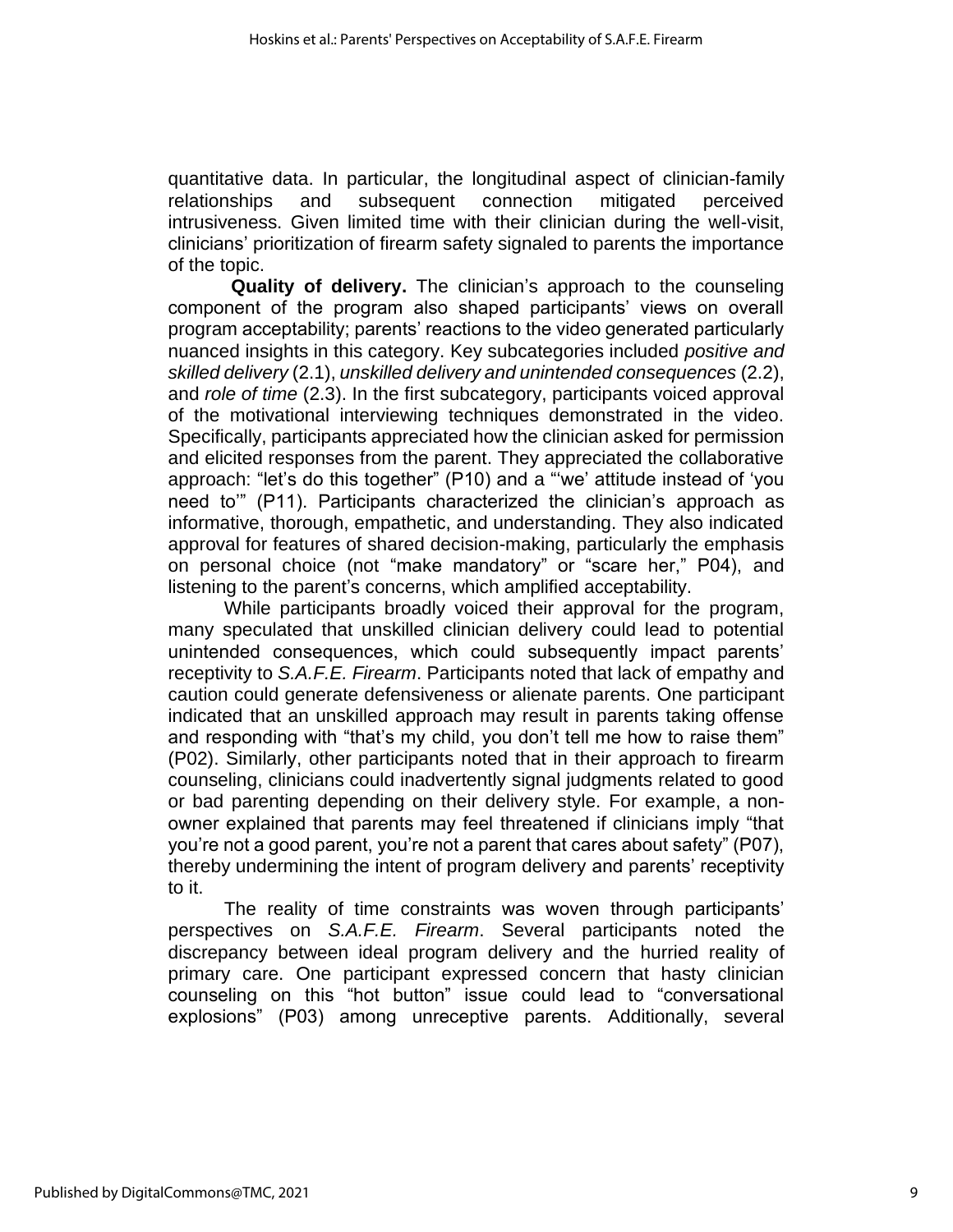participants voiced that they did not want program delivery to interfere with attention to the primary reason for the visit.

**Neutral messaging.** Participants identified the program's neutral messaging as a key feature of acceptability. Subcategories included *clinician recognition of protection motives* (3.1) and *child safety framing* (3.2). In reacting to the video, participants appreciated the clinician's ability to express understanding of the parent's desire to keep their children safe from both a firearm *and* a home intruder. Participants acknowledged the salience of external threats and some parents' perceived obligation to protect their families via firearm ownership. Clinicians' recognition of parental protection motives – and subsequent desire for quick access – was cited as important, regardless of participants' firearm ownership status.

Every participant commented on the importance of child safety. Several identified framing firearm storage as a safety issue with healthrelated outcomes for children as a positive feature of the program. Several preferred bundling program delivery with discussion of other developmentally relevant preventive counseling topics (eg, seatbelts) or sensitive topics (eg, substance use). Participants expressed appreciation for straightforward, universal information provision. Child safety served as a neutral, agreeable message that cut through potential political tensions.

**Tangible resources.** Participants voiced appreciation for the tangible components of *S.A.F.E. Firearm*, with subcategories including *identifying problems and solutions* (4.1), *reducing barriers* (4.2), and *providing information for alternative storage options* (4.3). Overall, participants expressed notable approval for the offer of cable locks and liked that both a pamphlet and explanation accompanied the lock. Linking counseling with a tool (ie, lock) was considered meaningful; two participants specifically indicated their appreciation that the program extended beyond conversation and offered "a solution" (P03, P11). Moreover, providing locks without requiring disclosure of ownership status was perceived as increasing parents' comfort by maximizing privacy.

Participants highlighted how *S.A.F.E. Firearm* reduced barriers to secure storage, including financial barriers: "That sounds too good to be true. 'Cause a lot of things, you don't get things for free" (P07). Despite the relatively low cost of cable locks, participants still noted that they present an expense. Free lock provision conveyed the message that safe storage is important for everyone, regardless of one's ability to afford or access storage tools. Participants also noted how *S.A.F.E. Firearm* reduced barriers of delaying or forgetting. Firearm-owning participants also expressed openness to post-visit contact in the form of reminders, as a potentially helpful way to increase follow-through of installing the lock.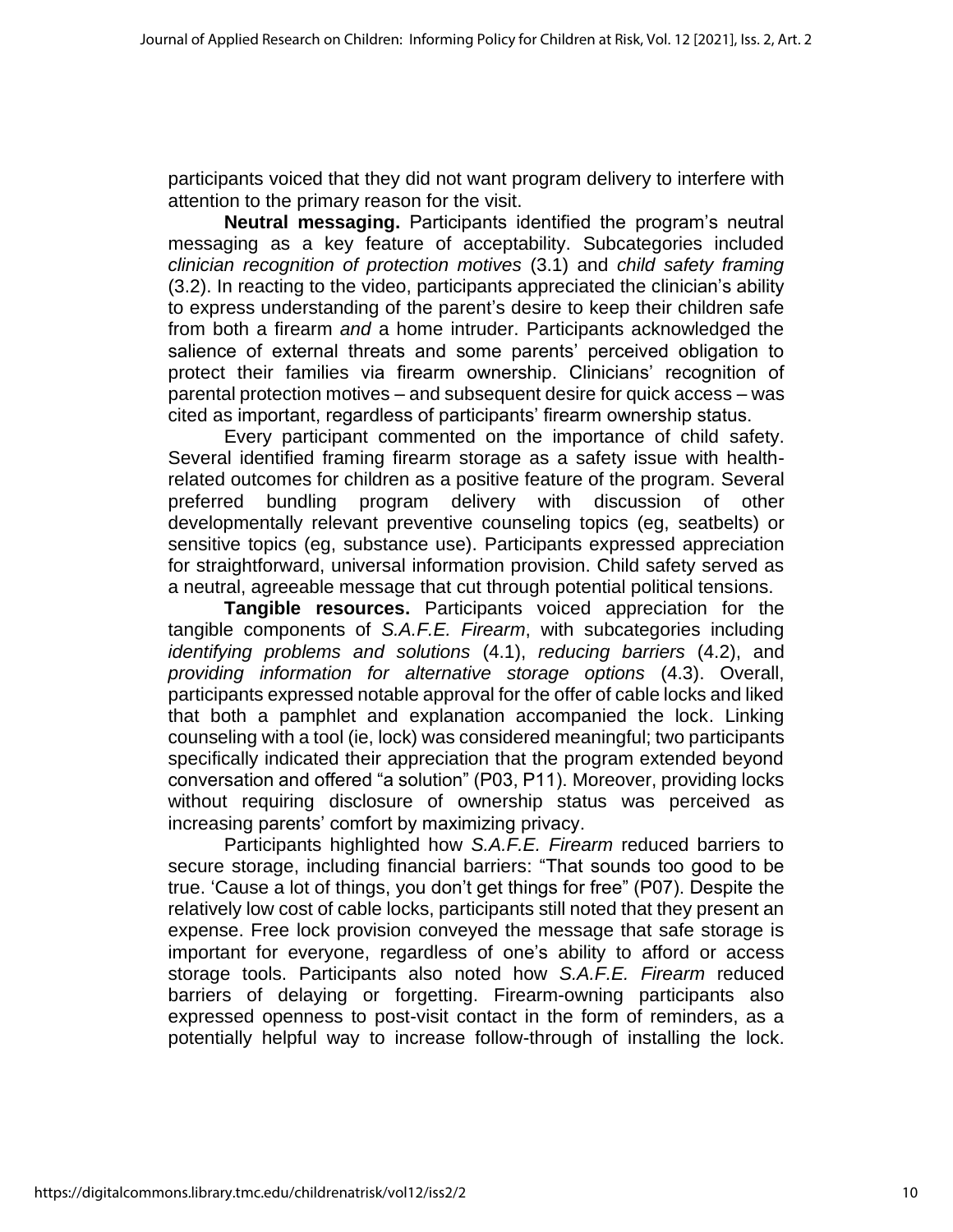Preferences for the frequency of contact ranged from once only to no more than once a month. Overall, they were open to email, text, or telephone reminders.

Participants voiced overall positive reactions on the resource pamphlet and appreciated having extra information to bring home, especially for parents who may not feel ready to make a change or preferred not to discuss firearm storage with their clinician. Participants liked that the pamphlet contained information on different types of locking mechanisms for different types of firearms. The emphasis on options highlighted support for less prescriptive approaches that allow firearm owners opportunities to choose the storage option that works best for their family.

**Opportunities to enhance adaptation.** Participants identified 2 key opportunities to further enhance *S.A.F.E. Firearm*: *notice prior to appointment* (5.1) and *resources for talking about firearms* (5.2). Three participants (all firearm non-owners) suggested that parents receive advance notice of firearm counseling, to increase feelings of preparation and decrease feeling "caught off guard" or pressured during the clinical encounter. Several participants indicated interest in additional information for talking to children about firearm safety, as well as talking to friends and family members about firearm storage, as the program had prompted them to think about initiating key safety conversations.

#### **DISCUSSION**

The objective of this mixed methods study was to develop a comprehensive understanding of parents' views on the acceptability of an adapted firearm safety program, *S.A.F.E. Firearm,* to ensure usability, optimize effectiveness as a universal suicide prevention strategy, and minimize unintended consequences. The study also offered a final check of our systematic adaptation process prior to testing in a hybrid effectivenessimplementation trial. Convergent parent (ie, end user) feedback across both firearm owner and non-owner participants confirmed that *S.A.F.E. Firearm* is highly acceptable and ready for implementation in pediatric primary care. Participants' identification of pediatric clinicians as credible messengers, endorsement of a collaborative approach to decision-making, approval of neutral messaging, and appreciation of tangible resources (eg, free cable locks) were key factors that contributed to the high acceptability scores. Most firearm-owning survey participants agreed or completely agreed that they would change the way their firearms are stored after receiving *S.A.F.E. Firearm*, suggesting its potential effectiveness for changing behavior. Moreover, the absence of differences in acceptability scores across parent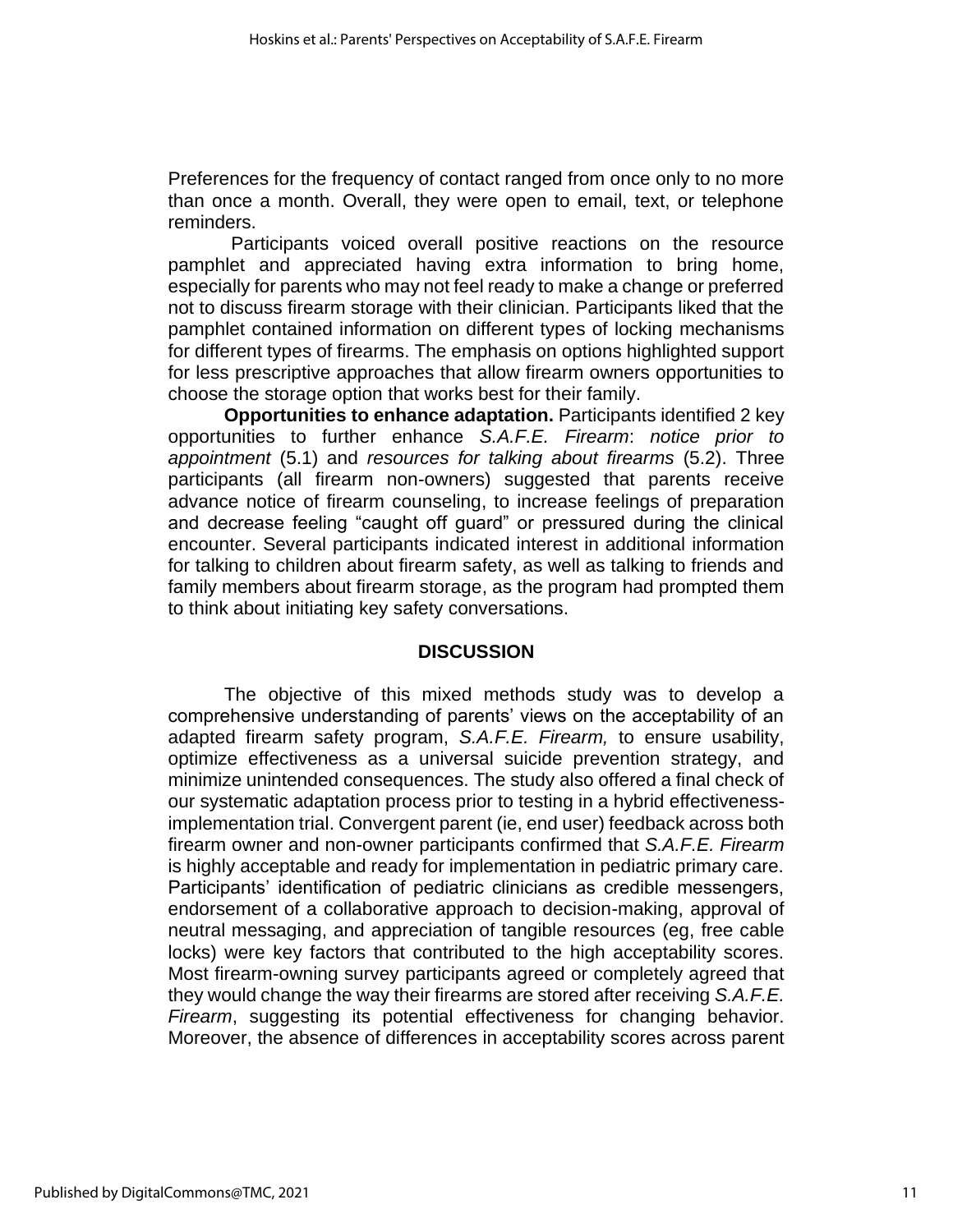firearm ownership status, race, ethnicity, gender, and region of residence point to acceptability across a diverse group of stakeholders, confirming that stakeholder feedback has been adequately integrated into *S.A.F.E. Firearm*. Finally, half of the interview participants who did not currently own firearms volunteered that they were considering a firearm purchase, underscoring the importance of a universal prevention approach.

Findings of high trust in pediatric clinicians suggest that clinicians' roles as caring experts in child safety is meaningful. This finding echoes previous stakeholder recommendations that clinicians approach firearm counseling from the position of developmental expertise rather than firearm expertise.<sup>23,46</sup> In line with this, both quantitative and qualitative data highlighted a positive association between the quality of the parent-clinician relationship and *S.A.F.E. Firearm* acceptability; longitudinal family-clinician relationships may enhance *S.A.F.E. Firearm* acceptability. Parent-clinician mutuality and rapport cultivated over the course of the relationship<sup>47</sup> may attenuate the potential for program content to feel intrusive.

In the context of overall high acceptability scores, mean scores among parents who had at least one child under age 11 were modestly higher than those of parents with only adolescents in the household. This may have limited clinical significance or could reflect a tendency for parents with younger children in the household to anchor on unintentional injury, whereas discomfort around suicide-related stigma<sup>48</sup> could be present in parents of adolescents without young children. Examination of unique family considerations is an important avenue for ongoing inquiry specific to firearm storage messaging, $49$  and this is an area where individualized discussion will be especially important.

Our findings suggest that using an established adaptation model (ADAPT-ITT) may enhance family-centered care through explicit integration of parents' needs and preferences into program refinements. Familycentered care emphasizes a parents-as-partners paradigm for health care decision-making and is considered a core standard of care in pediatrics.<sup>50,51</sup> *S.A.F.E. Firearm* refinements build on *Safety Check's* foundational elements of information sharing, respecting and honoring differences, partnership and collaboration, and negotiation. <sup>51</sup> Additionally, *S.A.F.E. Firearm*'s program-level characteristics (eg, emphasizing the shared goal of keeping children safe and offering additional resources from firearm experts) align with needs and preferences of both firearm-owning and nonowning parents.

Our findings map onto major themes generated from engagement with stakeholder groups throughout the adaptation process.<sup>17-19</sup> First, triangulation of prior findings with these parent perspectives adds additional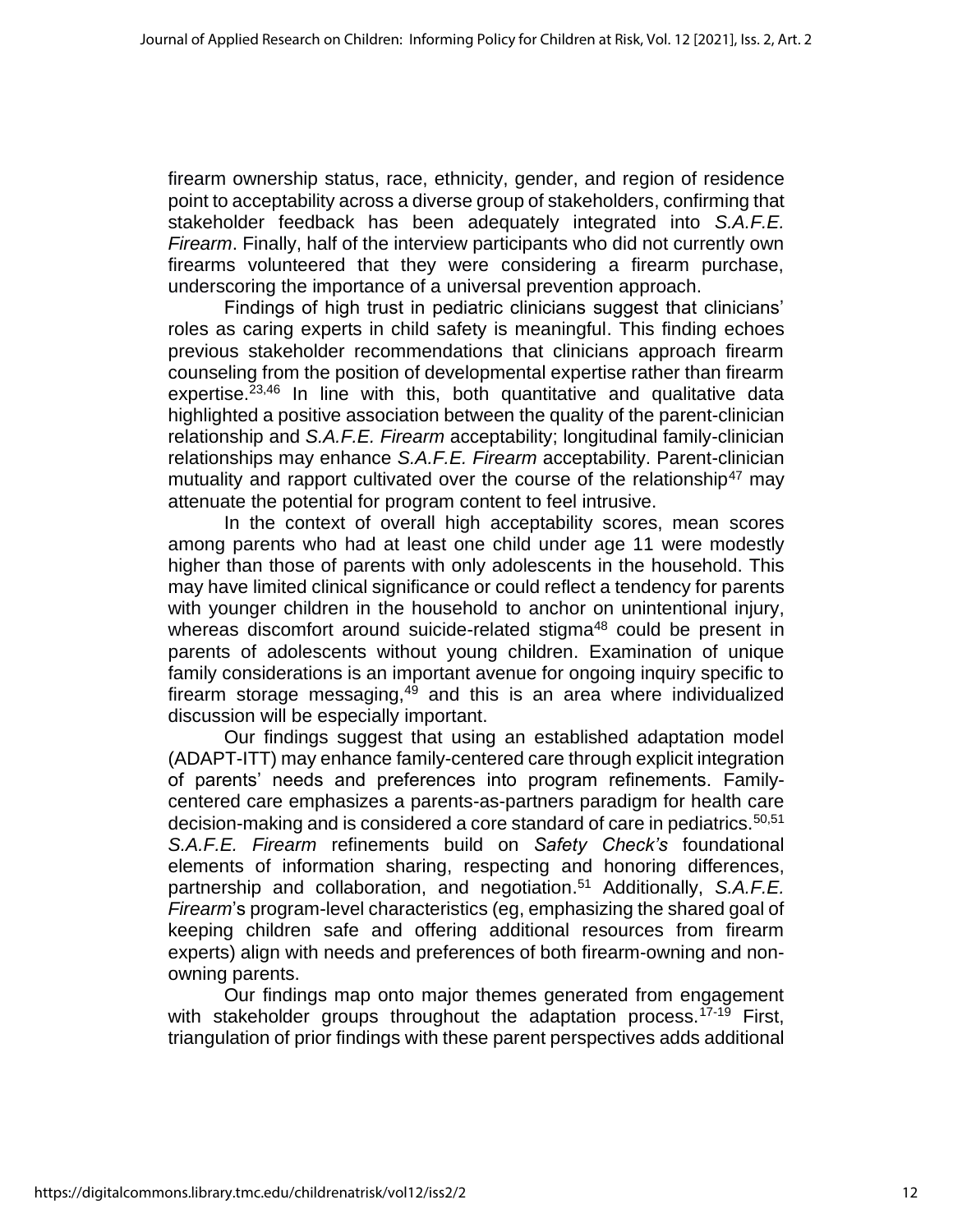depth to our understanding. Second, we learned that most parents are open to limited post-visit firearm storage reminders via email and text message. Third, we gained insights into other opportunities to enhance adaptation, like providing pre-visit notice about the program and sharing resources for talking with other parents about firearms. Parents' emphasis on quality of delivery highlights the importance of this key element of fidelity and will inform clinician training prior to implementation.<sup>52</sup> Finally, time  $-$  a ubiquitous implementation determinant in clinical settings<sup>53</sup> – continues to be noted as a potential barrier, reinforcing that baseline *S.A.F.E. Firearm* delivery must be brief, with longer duration determined by parent priorities.

Our study has several limitations. First, our MTurk survey utilized a convenience sample and may not be fully representative of the general population of parents attending pediatric well-child visits. These concerns are mitigated by the fact that participants' firearm storage practices mirrored those of a nationally representative sample in which only 3 in 10 households with children indicated storing all firearms in the safest manner (ie, unloaded and locked), $8$  and by the fact that our survey sample was majority male, which is unusual for parent-focused studies. Further, the sample included racial, ethnic, and regional diversity. A larger sample size may have made the difference in acceptability between firearm owners and non-owners significant, but the small absolute difference in overall high acceptability score is unlikely to be a meaningful barrier to implementation. Second, our interview sample may have been impacted by a selection effect, as parents with a greater interest in firearm safety may have pursued interview participation. In addition, despite the goal of a balanced sample of firearm owners and non-owners, our interview sample was skewed toward nonowners. However, some non-owners' statements that they were considering becoming an owner in the future supports transferability of the findings. Despite the relatively small sample size, we reached saturation (ie, informational redundancy). <sup>54</sup> Third, we assessed acceptability based on a Think Aloud exercise with a simulated video discussion; acceptability following actual receipt of the program may differ.

This work also has key policy implications. Multiple federal agencies including the Departments of Defense, Health and Human Services, and Veterans Affairs are creating plans for addressing lethal means safety awareness, education, and training.<sup>55</sup> Congress is considering legislation to support evidence-based training on youth suicide prevention for health care professionals, in addition to creating a centralized hub with best practices in lethal means safety and suicide prevention.<sup>56</sup> *S.A.F.E. Firearm* aligns with these efforts and is an important component of the youth suicide prevention toolkit; successful implementation is key for impact.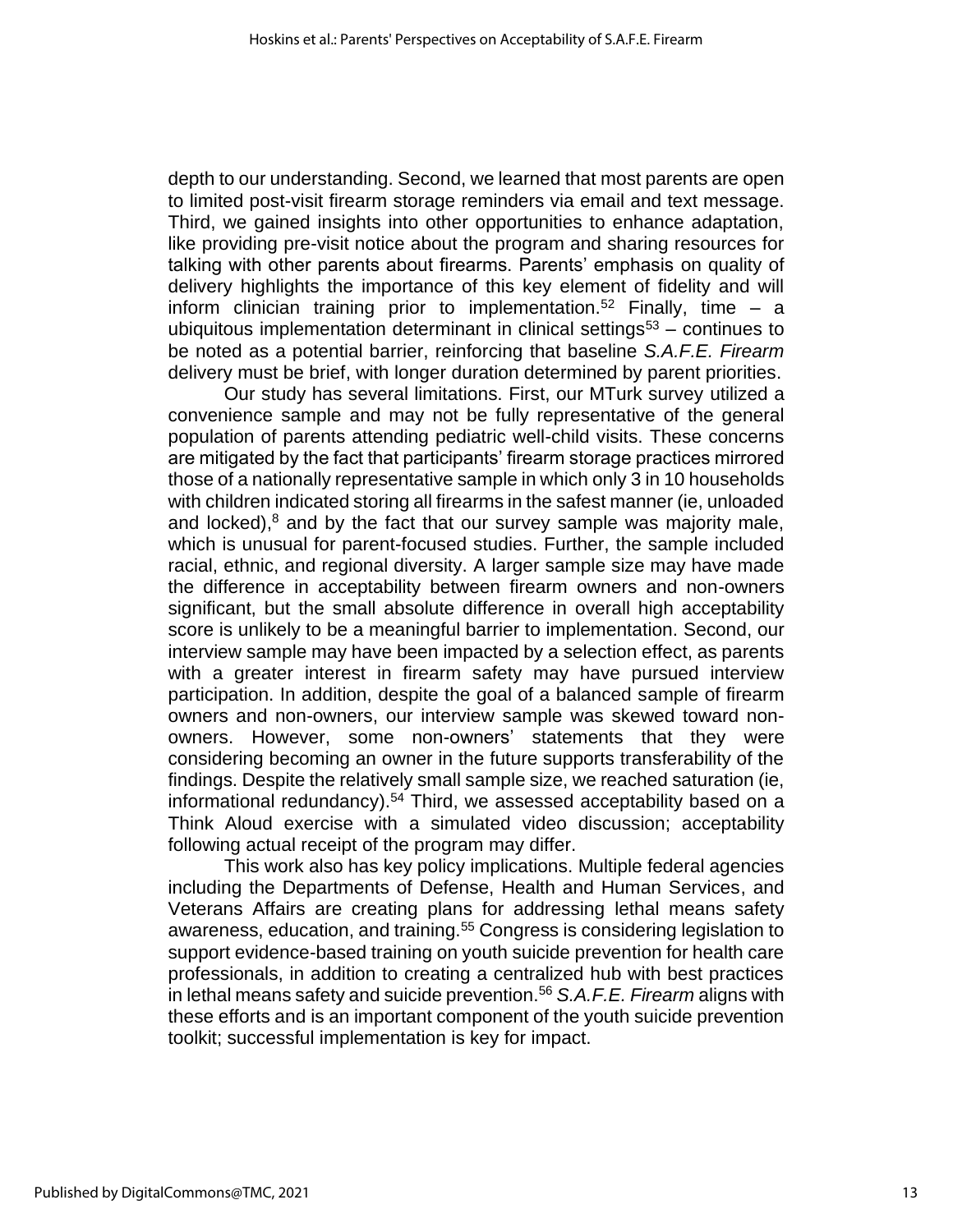# **CONCLUSION**

This study focusing on parent perspectives served as the final check in our iterative process of adapting an evidence-based firearm storage program to reach parents of both young children and adolescents in pediatric primary care. The adapted program now serves as a universal firearm suicide and unintentional firearm injury prevention strategy. The findings not only confirm that *S.A.F.E. Firearm* is acceptable to parents, but they also enhance our understanding of parents' nuanced views and provide insights for pretrial preparation.

An upcoming trial will test the most effective way to implement *S.A.F.E. Firearm* in two health systems in Michigan and Colorado. <sup>57</sup> Half of the clinics will be randomized to receive electronic health record reminders (Nudge); the other half will receive Nudge plus 1 year of practice facilitation to target clinician and organizational implementation barriers (Nudge+). In addition to testing implementation strategies, both the acceptability and effectiveness of *S.A.F.E. Firearm* will be evaluated. Pilot work for the trial has led to further enhancement of training materials, and additional work is planned for adaptations for different subpopulations. We anticipate that the trial will improve implementation of firearm safety interventions and identify the best approach to national implementation.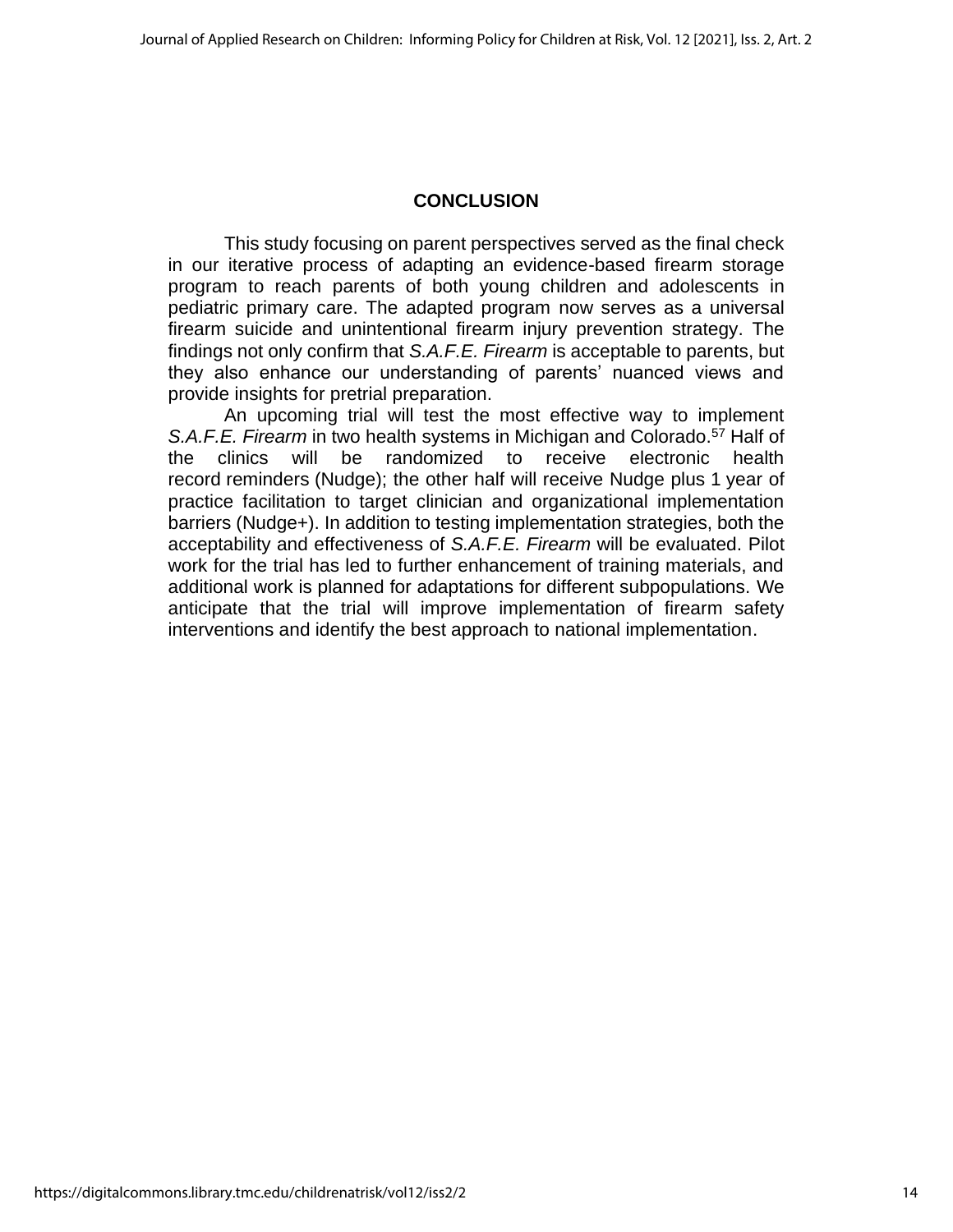# References

- 1. Anglemyer A, Horvath T, Rutherford G. The accessibility of firearms and risk for suicide and homicide victimization among household members: a systematic review and meta-analysis. *Ann Intern Med.*  2014;160(2):101-110.
- 2. Kellermann AL, Rivara FP, Somes G, et al. Suicide in the home in relation to gun ownership. *N Engl J Med.* 1992;327(7):467-472.
- 3. Miller M, Lippmann SJ, Azrael D, Hemenway D. Household firearm ownership and rates of suicide across the 50 United States. *J Trauma.* 2007;62(4):1029-1034.
- 4. Miller M, Azrael D, Hemenway D. Firearm availability and unintentional firearm deaths, suicide, and homicide among 5-14 year olds. *J Trauma.* 2002;52(2):267-274.
- 5. Monuteaux MC, Azrael D, Miller M. Association of increased safe household firearm storage with firearm suicide and unintentional death among US youths. *JAMA Pediatr.* 2019;173(7):657-662.
- 6. Dowd MD, Sege RD. Firearm-related injuries affecting the pediatric population. *Pediatrics.* 2012;130(5):e1416-e1423.
- 7. Society for Adolescent Health and Medicine. Preventing firearm violence in youth through evidence-informed strategies. *J Adolesc Health.* 2020;66(2):260-264.
- 8. Azrael D, Cohen J, Salhi C, Miller M. Firearm storage in gunowning households with children: results of a 2015 national survey. *J Urban Health.* 2018;95(3):295-304.
- 9. Parker K, Horowitz JM, Igielnik R, Oliphant JB, Brown A. *America's Complex Relationship with Guns.* Pew Research Center. June 22, 2017. Accessed May 26, 2022. https://www.pewresearch.org/social-trends/2017/06/22/americascomplex-relationship-with-guns/
- 10. Sokol RL, Zimmerman MA, Rupp L, Heinze JE, Cunningham RM, Carter PM. Firearm purchasing during the beginning of the COVID-19 pandemic in households with teens: a national study. *J Behav Med.* 2021:44(6):874-882.
- 11. QuickStats: Percentage of children aged <18 who received a wellchild checkup in the past 12 months, by age group and year -- National Health Interview Survey, United States, 2008 and 2018. MMWR Morbid Mortal Wkly Rep 2020;69(8):222. Accessed May 26, 2022. <http://dx.doi.org/10.15585/mmwr.mm6908a5>
- 12. Barkin SL, Finch SA, Ip EH, et al. Is office-based counseling about media use, timeouts, and firearm storage effective? results from a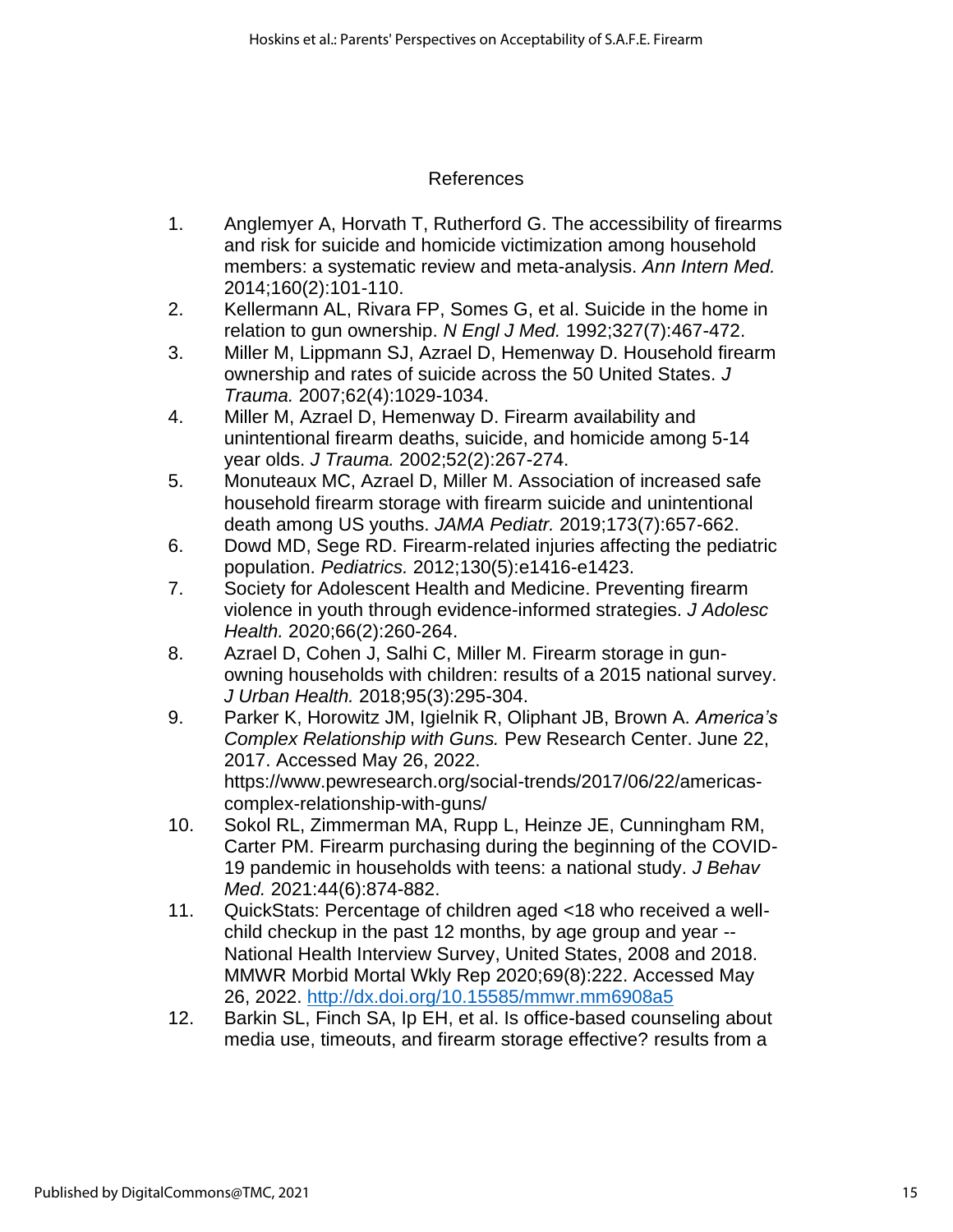cluster-randomized, controlled trial. *Pediatrics.* 2008;122(1):e15 e25.

- 13. Beidas RS, Jager-Hyman S, Becker-Haimes EM, et al. Acceptability and use of evidence-based practices for firearm storage in pediatric primary care. *Acad Pediatr.* 2019;19(6):670- 676.
- 14. Wiltsey Stirman S, Baumann AA, Miller CJ. The FRAME: an expanded framework for reporting adaptations and modifications to evidence-based interventions. *Implement Sci.* 2019;14(1):58.
- 15. Lyon AR, Koerner K. User-centered design for psychosocial intervention development and implementation. *Clin Psychol.*  2016;23(2):180-200.
- 16. Wingood GM, DiClemente RJ. The ADAPT-ITT model: a novel method of adapting evidence-based HIV Interventions. *JAIDS*. 2008;47(1):S40-S46.
- 17. Davis M, Johnson C, Pettit AR, et al. Adapting Safety Check as a universal suicide prevention strategy in pediatric primary care. *Acad Pediatr.* 2021;21(7):1161-1170.
- 18. Jager-Hyman S, Benjamin Wolk C, Ahmedani BK, et al. Perspectives from firearm stakeholders on firearm safety promotion in pediatric primary care as a suicide prevention strategy: a qualitative study. *J Behav Med.* 2019;42(4):691-701.
- 19. Benjamin Wolk C, Van Pelt AE, Jager-Hyman S, et al. Stakeholder perspectives on implementing a firearm safety intervention in pediatric primary care as a universal suicide prevention strategy: a qualitative study. *JAMA Netw Open.* 2018;1(7):e185309.
- 20. Lyon AR, Bruns EJ. User-centered redesign of evidence-based psychosocial interventions to enhance implementation—hospitable soil or better seeds? *JAMA Psychiatry.* 2019;76(1):3-4.
- 21. Dopp AR, Parisi KE, Munson SA, Lyon AR. A glossary of usercentered design strategies for implementation experts. *Transl Behav Med.* 2019;9(6):1057-1064.
- 22. Proctor E, Silmere H, Raghavan R, et al. Outcomes for implementation research: conceptual distinctions, measurement challenges, and research agenda. *Adm Policy Ment Health.*  2011;38(2):65-76.
- 23. Garbutt JM, Bobenhouse N, Dodd S, Sterkel R, Strunk RC. What are parents willing to discuss with their pediatrician about firearm safety? a parental survey. *J Pediatr.* 2016;179:166-171.
- 24. Galea S, Abdalla SM. The public's health and the social meaning of guns. *Palgrave Comm.* 2019;5(111):1-4.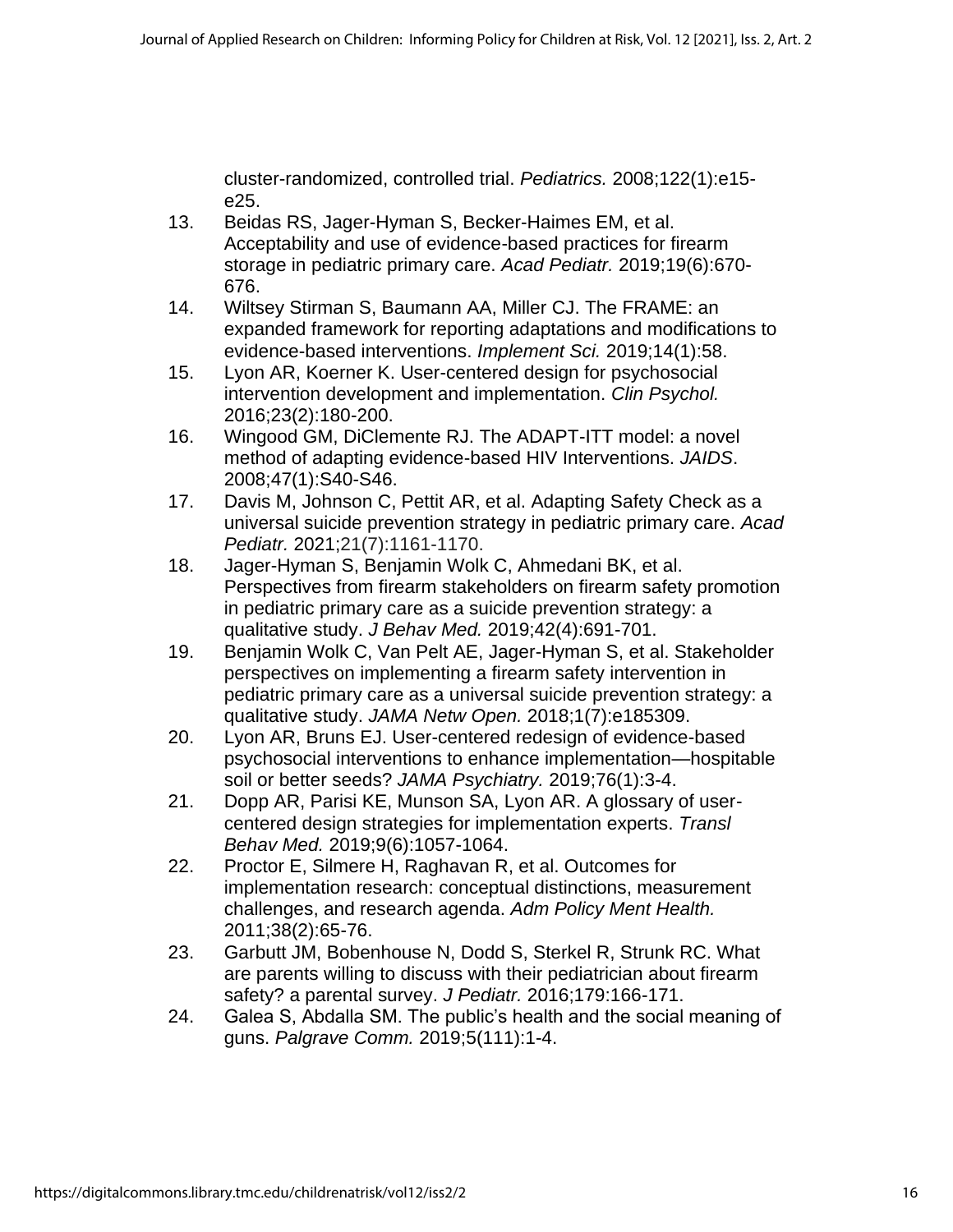- 25. Metzl JM. What guns mean: the symbolic lives of firearms. *Palgrave Comm.* 2019;5(35):1-5.
- 26. Lyon AR, Dopp AR, Brewer SK, Kientz JA, Munson SA. Designing the future of children's mental health services. *Adm Policy Ment Health.* 2020;47(5):735-751.
- 27. Institute of Medicine (US) Committee on the Future of Primary Care; Donaldson MS, Yordy KD, Lohr KN, Vanselow NA, eds. *Primary Care: America's Health in a New Era.* National Academies Press; 1996.
- 28. Fetters MD, Curry LA, Creswell JW. Achieving integration in mixed methods designs--principles and practices. *Health Serv Res.*  2013;48(6, pt 2):2134-2156.
- 29. Anestis M, Daruwala S, Capron D.W. Firearm ownership, means safety, and suicidality. *Suicide Life Threat Behav.* 2019;49(4): 1044-1057.
- 30. Whiting ME, Hugh G, Bernstein MS. Fair work: crowd work minimum wage with one line of code. In: *Proceedings of the AAAI Conference on Human Computation and Crowdsourcing*, 2019;*7*(1): 197-206. Accessed May 26, 2022. https://ojs.aaai.org/index.php/HCOMP/article/view/5283
- 31. Weiner BJ, Lewis CC, Stanick C, et al. Psychometric assessment of three newly developed implementation outcome measures. *Implement Sci.* 2017;12(1):108-108.
- 32. Ridd MJ, Lewis G, Peters TJ, Salisbury C. Patient-Doctor Depth-of-Relationship Scale: development and validation. *Ann Fam Med.*  2011;9(6):538-545.
- 33. Carter PM, Rupp LA, Cunningham RM, Zimmerman MA. Healthcare provider counseling about firearm safety. Firearm Safety Among Children and Teens (FACTS) Symposium [virtual]; 2020.
- 34. Hall MA, Zheng B, Dugan E, et al. Measuring patients' trust in their primary care providers. *Med Care Res Rev.* 2002;59(3):293-318.
- 35. Recommendations for pediatric preventive health care. American Academy of Pediatrics Bright Futures periodicity schedule. 2021. Accessed May 26, 2022. https://downloads.aap.org/AAP/PDF/periodicity\_schedule.pdf
- 36. Morse JM. Strategies for sampling. In: Morse JM, ed. *Qualitative Nursing Research: A Contemporary Dialogue.* Sage Publications Inc; 1991.
- 37. Fonteyn ME, Kuipers B, Grobe SJ. A description of Think Aloud method and protocol analysis. *Qual Health Res.* 1993;3(4):430-441.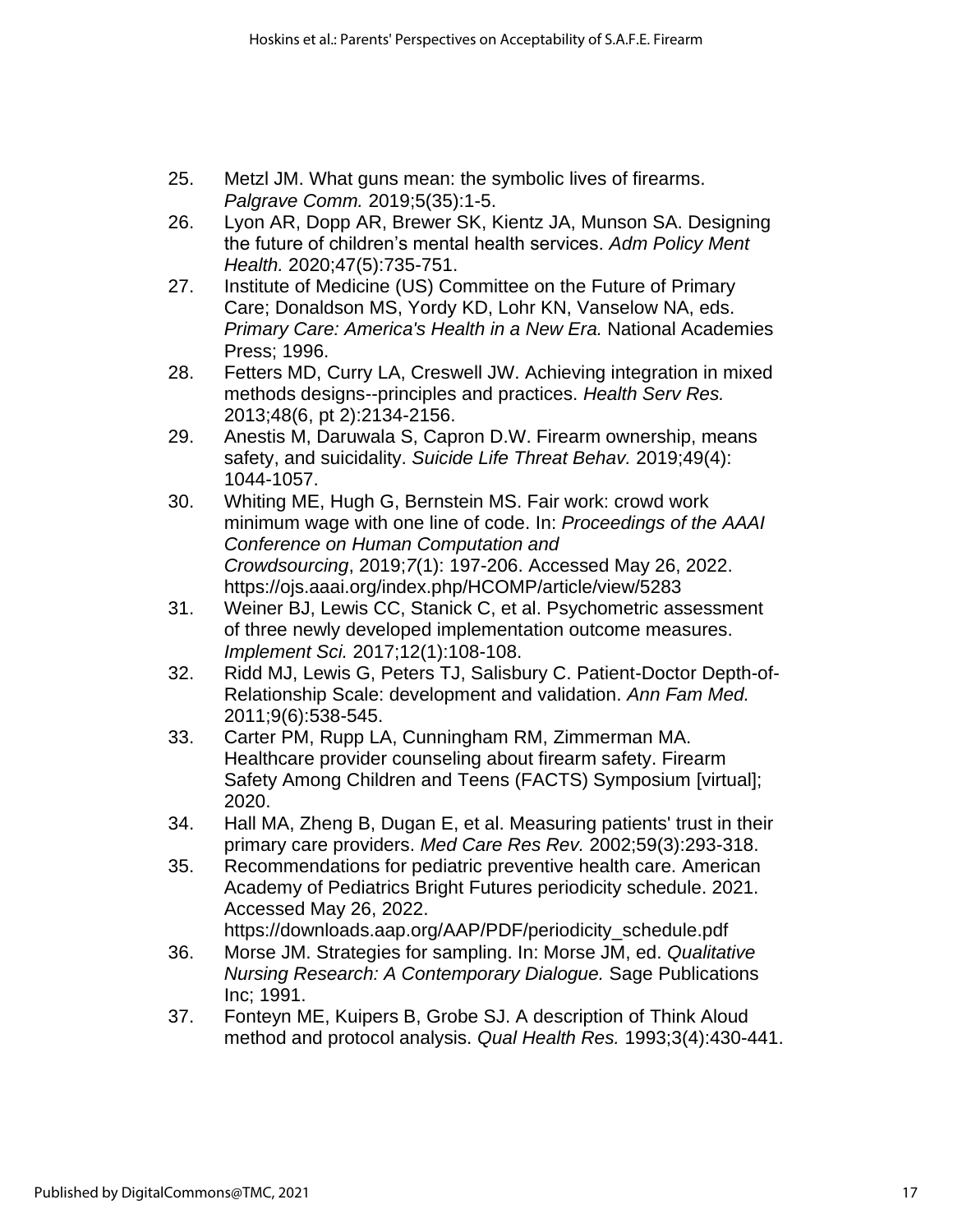- 38. Smeets M, De Witte P, Peters S, Aertgeerts B, Janssens S, Vaes B. Think-aloud study about the diagnosis of chronic heart failure in Belgian general practice. *BMJ Open.* 2019;9(3):e025922.
- 39. Lingemann K, Campbell T, Lingemann C, Hölzer H, Breckwoldt J. The simulated patient's view on teaching: results from a think aloud study. *Acad Med.* 2012;87(2):179-184.
- 40. Hsieh H-F, Shannon SE. Three approaches to qualitative content analysis. *Qual Health Res.* 2005;15(9):1277-1288.
- 41. Sandelowski M. Whatever happened to qualitative description? *Res Nurs Health.* 2000;23(4):334-340.
- 42. Graneheim UH, Lundman B. Qualitative content analysis in nursing research: concepts, procedures and measures to achieve trustworthiness. *Nurse Educ Today*. 2004;24(2):105-112.
- 43. Glaser BG. The constant comparative method of qualitative analysis. *Soc Problems.* 1965;12(4):436-445.
- 44. Morse JM. Confusing categories and themes. *Qual Health Res.*  2008;18(6):727-728.
- 45. Elo S, Kyngäs H. The qualitative content analysis process. *J Adv Nurs.* 2008;62(1):107-115.
- 46. Dowd MD. Firearm injury prevention: the role of the clinician. *Pediatr Ann.* 2017;46(4):e127-e130.
- 47. Wissow LS, Larson SM, Roter D, et al. Longitudinal care improves disclosure of psychosocial information. *Arch Pediatr Adolesc Med.* 2003;157(5):419–424. doi:10.1001/archpedi.157.5.419
- 48. Corrigan PW, Sheehan L, Al-Khouja MA. Making sense of the public stigma of suicide. *Crisis.* 2017;38(5):351-359.
- 49. Johnson RM, Miller M, Vriniotis M, Azrael D, Hemenway D. Are household firearms stored less safely in homes with adolescents?: analysis of a national random sample of parents. *Arch Pediatr Adol Med.* 2006;160(8):788-792.
- 50. Kuo DZ, Houtrow AJ, Arango P, Kuhlthau KA, Simmons JM, Neff JM. Family-centered care: current applications and future directions in pediatric health care. *Matern Child Health J.* 2012;16(2):297-305.
- 51. American Academy of Pediatrics Committee on Hospital Care. Family-centered care and the pediatrician's role. *Pediatrics.*  2003;112(3, pt 1):691-697.
- 52. Edmunds JM, Brodman DM, Ringle VA, Read KL, Kendall PC, Beidas RS. Examining adherence to components of cognitivebehavioral therapy for youth anxiety after training and consultation. *Prof Psychol Res Pr.* 2017;48(1):54-61.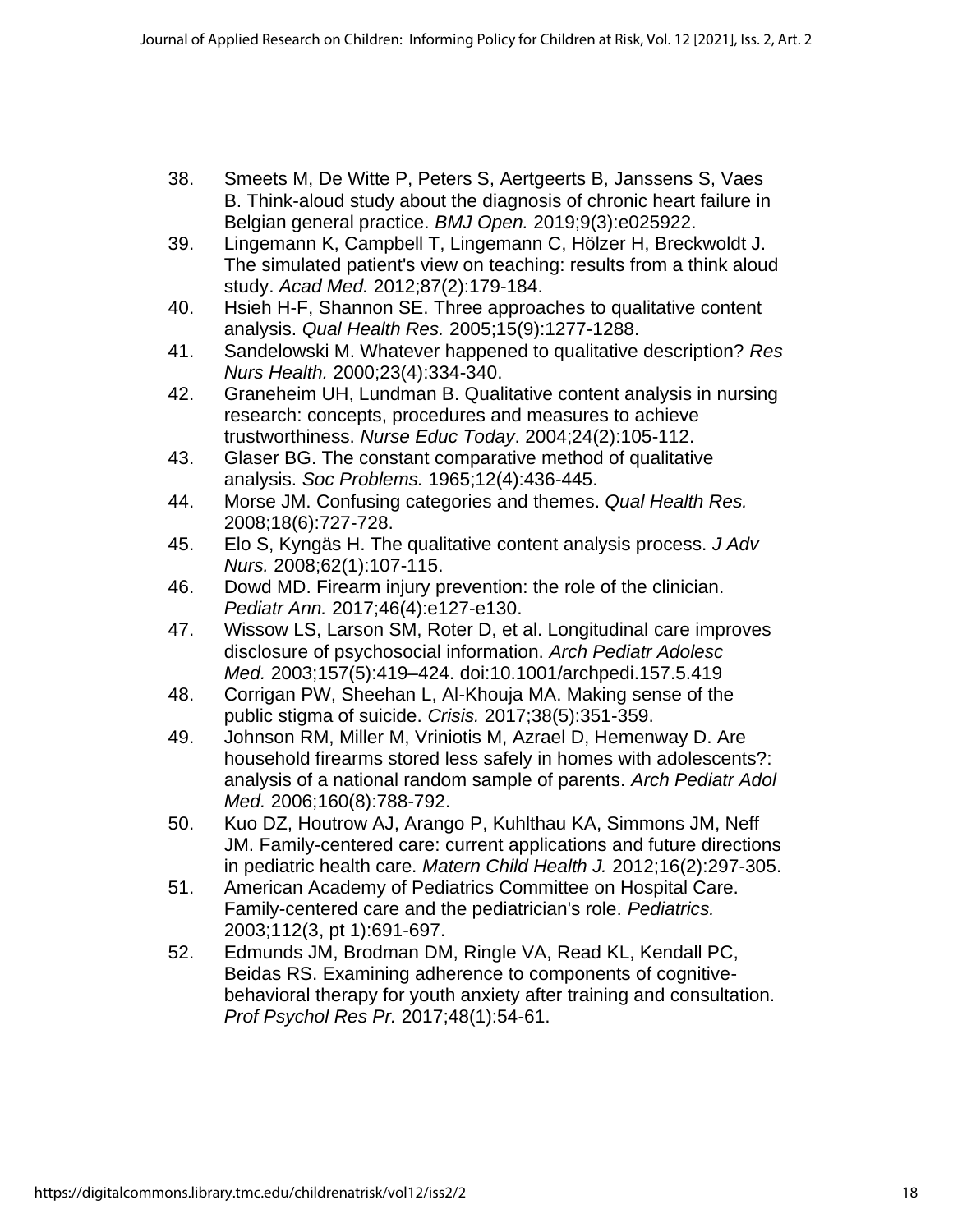- 53. Yarnall KSH, Pollak KI, Østbye T, Krause KM, Michener JL. Primary care: is there enough time for prevention? *Am J Public Health.* 2003;93(4):635-641.
- 54. Sandelowski M. Sample size in qualitative research. *Res Nurs Health.* 1995;18(2):179-183.
- 55. Fact sheet: Biden administration takes steps to prevent suicide, including by promoting safe storage of firearms. November 2, 2021. Accessed May 26, 2022. https://www.whitehouse.gov/briefingroom/statements-releases/2021/11/02/fact-sheet-bidenadministration-takes-steps-to-prevent-suicide-including-bypromoting-safe-storage-of-firearms/
- 56. Underwood introduces new legislation to address alarming suicide rates among children and young adults. Press release. August 16, 2021. Accessed May 26, 2022. https://underwood.house.gov/media/press-releases/underwoodintroduces-new-legislation-address-alarming-suicide-rates-among
- 57. Beidas RB, Ahmedani BK, Linn KA, et al. Study protocol for a type III hybrid effectiveness-implementation trial of strategies to implement firearm safety promotion as a universal suicide prevention strategy in pediatric primary care. *Implement Sci*. 2021;16(1)89.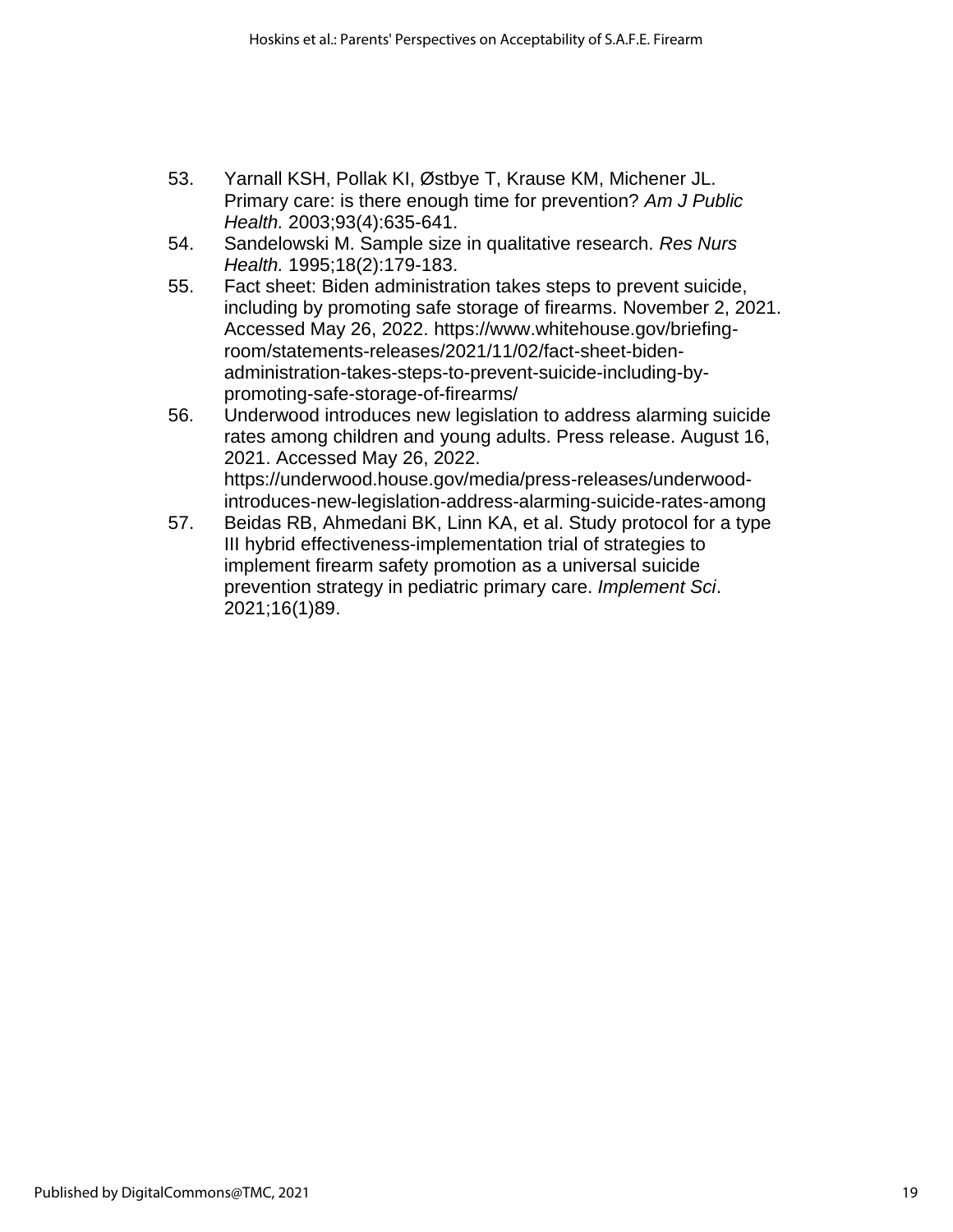|                                  | <b>Full sample</b><br>Mean (SD) or percent | <b>Firearm owners</b><br>Mean (SD) or percent | <b>Firearm non-owners</b><br>Mean (SD) or percent |             |
|----------------------------------|--------------------------------------------|-----------------------------------------------|---------------------------------------------------|-------------|
| N                                | 97                                         | 45                                            | 52                                                |             |
| Age, y <sup>a</sup>              | 37.6(9.0)                                  | 36.7(8.8)                                     | 38.3 (9.3)                                        | $p = .369$  |
| Gender                           |                                            |                                               |                                                   | $p = .042*$ |
| Female                           | 40%                                        | 29%                                           | 50%                                               |             |
| Male                             | 57%                                        | 67%                                           | 48%                                               |             |
| Prefer not to disclose           | 3%                                         | 4%                                            | 2%                                                |             |
| Race and ethnicity               |                                            |                                               |                                                   | $p = .142$  |
| American Indian or Alaska Native | 2%                                         | 2%                                            | 2%                                                |             |
| Asian                            | 5%                                         | 2%                                            | 8%                                                |             |
| <b>Black or African American</b> | 10%                                        | 7%                                            | 14%                                               |             |
| Hispanic/Latino/a/x              | 20%                                        | 29%                                           | 12%                                               |             |
| Multiracial                      | 2%                                         | 0%                                            | 4%                                                |             |
| White                            | 58%                                        | 58%                                           | 58%                                               |             |
| Prefer not to disclose           | 3%                                         | 2%                                            | 4%                                                |             |
| Region                           |                                            |                                               |                                                   | $p = .628$  |
| Northeast                        | 18%                                        | 18%                                           | 17%                                               |             |
| Midwest                          | 13%                                        | 11%                                           | 15%                                               |             |
| South                            | 38%                                        | 36%                                           | 40%                                               |             |
| West                             | 29%                                        | 36%                                           | 23%                                               |             |
| Prefer not to disclose           | 2%                                         | 0%                                            | 4%                                                |             |
| Number of children < age 18      | 1.6(0.7)                                   | 1.6(0.7)                                      | 1.5(0.8)                                          | $p = .924$  |

# **Table 1.** Survey Participant Demographic Characteristics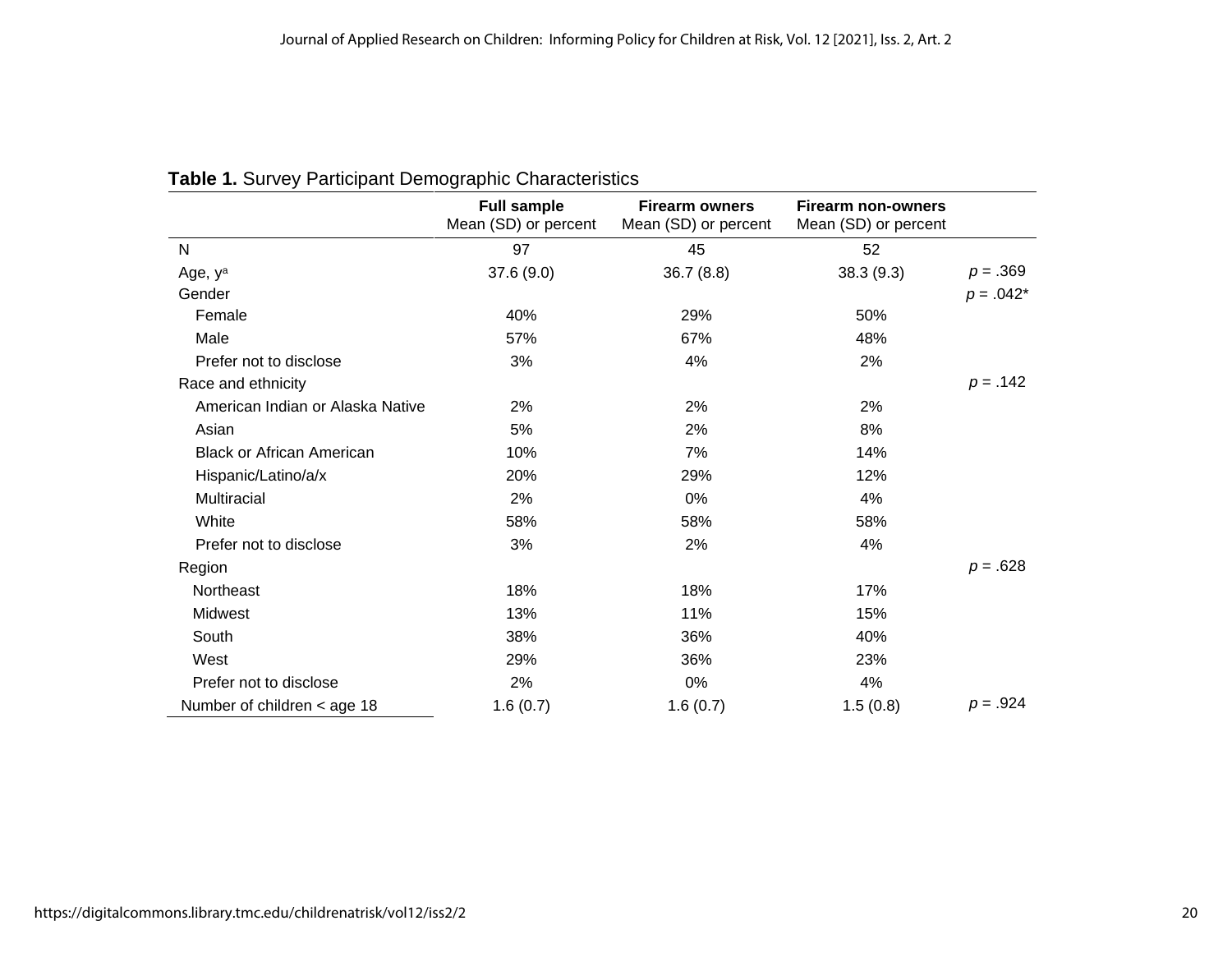| Age ranges of children $\lt$ age 18 <sup>b</sup> |     |     |     | $p = .650$ |
|--------------------------------------------------|-----|-----|-----|------------|
| Any children 0-10 years                          | 72% | 74% | 70% |            |
| Only children 11-17 years                        | 28% | 26% | 30% |            |

<sup>a</sup>n=96; one participant preferred not to disclose age. <sup>b</sup>n=89; 8 respondents were excluded due to inconsistent responses. \*Significant at *p* < .05. Some percentage totals do not sum to 100% due to rounding.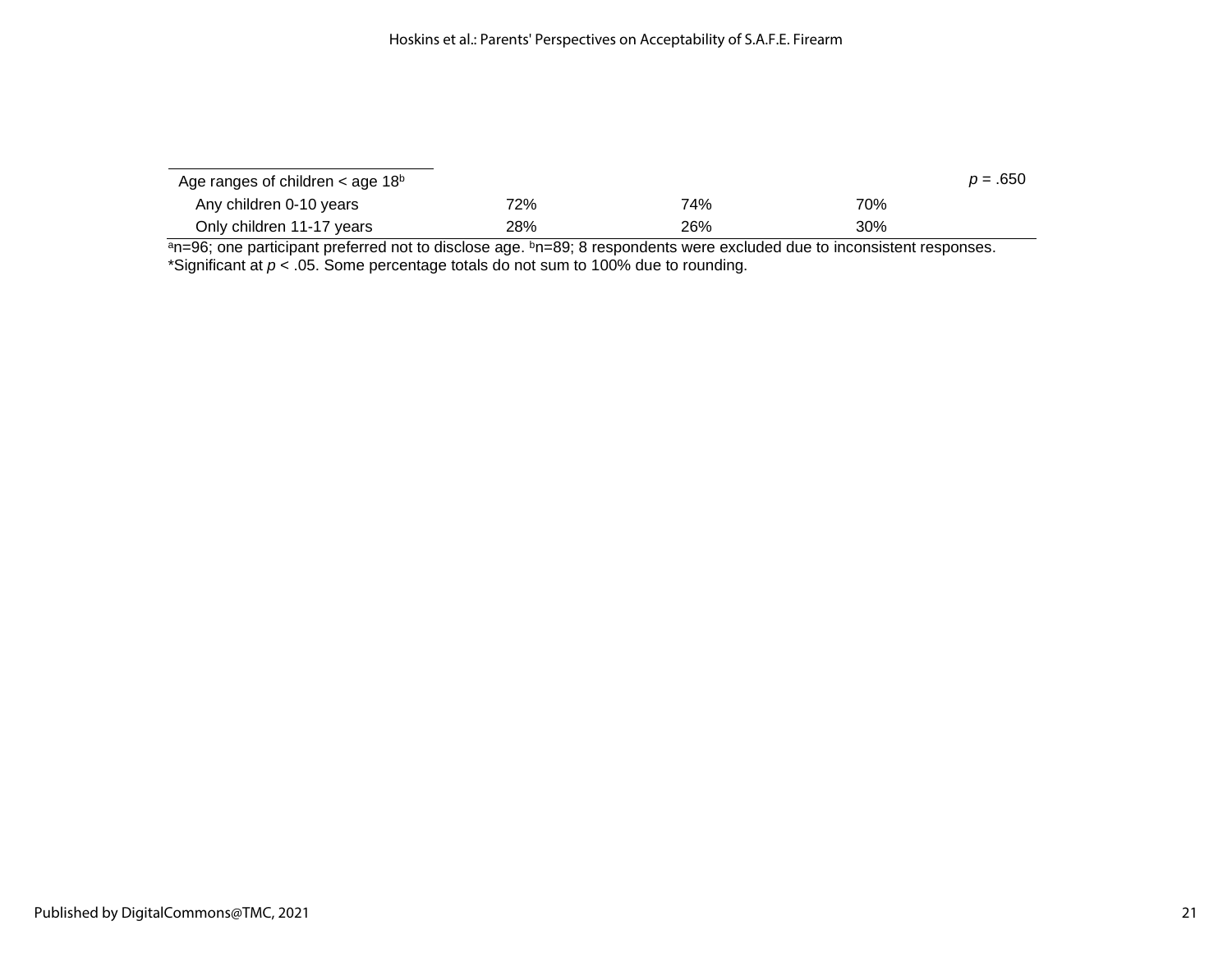| Uniformly Utatas and Domographic Unaracteristics | Acceptability score <sup>a</sup> |           |            | <b>Acceptability differences between</b><br>groups             |
|--------------------------------------------------|----------------------------------|-----------|------------|----------------------------------------------------------------|
|                                                  | Mean                             | <b>SD</b> | Range      | Test statistic (DF), p-value<br>Standard error difference (SE) |
| Full sample                                      | 4.35                             | 0.52      | $3-5$      |                                                                |
| Parent firearm ownership status                  |                                  |           |            |                                                                |
| Firearm owners                                   | 4.24                             | 0.45      | $3-5$      | $t(95) = -1.93, p = .057$                                      |
| Firearm non-owners                               | 4.45                             | 0.57      | $3.25 - 5$ | (SE 0.11)                                                      |
| Parent gender                                    |                                  |           |            |                                                                |
| Male                                             | 4.37                             | 0.48      | $3.25 - 5$ | $t(92) = 0.08, p = .934$                                       |
| Female                                           | 4.36                             | 0.58      | $3-5$      | (SE 0.11)                                                      |
| Parent race and ethnicity                        |                                  |           |            |                                                                |
| American Indian or Alaska Native                 | 4.75                             | 0.35      | $4 - 5$    | $F(5, 88) = 0.54, p = .747$                                    |
| Asian                                            | 4.35                             | 0.49      | $4 - 5$    |                                                                |
| <b>Black or African American</b>                 | 4.3                              | 0.52      | $3.5 - 5$  |                                                                |
| Hispanic/Latino/a/x                              | 4.29                             | 0.61      | $3-5$      |                                                                |
| Multiracial                                      | 4.75                             | 0.35      | $4.5 - 5$  |                                                                |
| White                                            | 4.38                             | 0.51      | $3.25 - 5$ |                                                                |
| Child age                                        |                                  |           |            |                                                                |
| Any children 0-10 years                          | 4.45                             | 0.51      | $3-5$      | $t(87) = 2.00, p = .049*$                                      |
| Only children 11-17 years                        | 4.21                             | 0.48      | $3.25 - 5$ | (SE 0.12)                                                      |
| Region of residence                              |                                  |           |            |                                                                |
| Northeast                                        | 4.40                             | 0.57      | $3.25 - 5$ | $F(3, 91) = 1.27, p = .258$                                    |
| <b>Midwest</b>                                   | 4.10                             | 0.56      | $3.25 - 5$ |                                                                |
| South                                            | 4.43                             | 0.52      | $3-5$      |                                                                |
| West                                             | 4.36                             | 0.44      | $3.5 - 5$  |                                                                |

**Table 2.** Survey Participant Scores on the Acceptability of Intervention Measure (AIM), by Parent Firearm Ownership Status and Demographic Characteristics

a Scores represent the average of 4 items with possible values of 1 (completely disagree) to 5 (completely agree). Higher scores indicate greater acceptability.

\*Significant at *p* < .05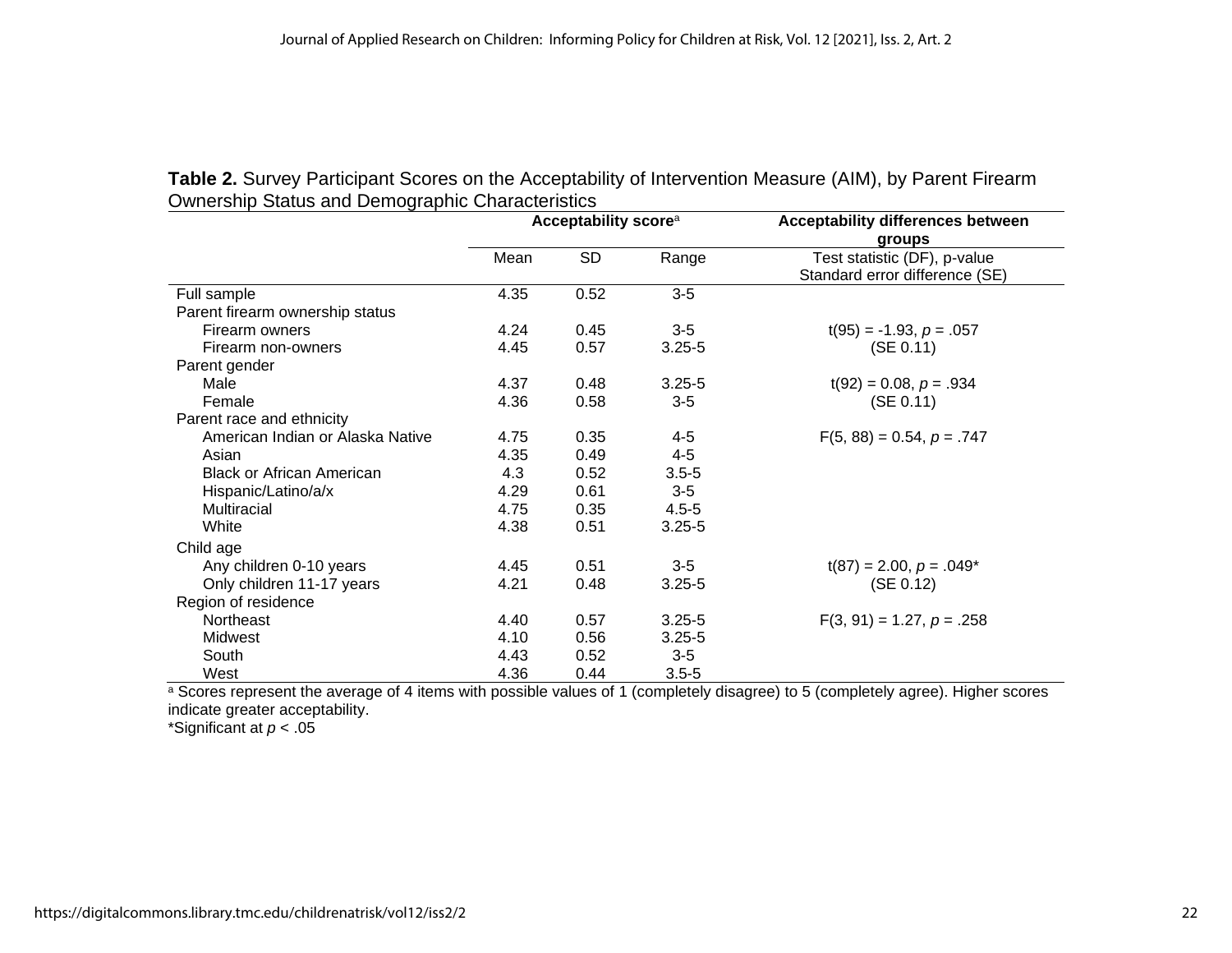| <b>Categories and subcategories</b>                   | <b>Illustrative participant quotes</b>                                                                                                                                                                                                                                                                                                                                                                                                                                                                                                                                       |
|-------------------------------------------------------|------------------------------------------------------------------------------------------------------------------------------------------------------------------------------------------------------------------------------------------------------------------------------------------------------------------------------------------------------------------------------------------------------------------------------------------------------------------------------------------------------------------------------------------------------------------------------|
| 1. Pediatric clinicians' role                         |                                                                                                                                                                                                                                                                                                                                                                                                                                                                                                                                                                              |
| 1.1 Role boundaries                                   | Well, I think it makes a lot of sense for a doctor [to] bring that up. [] my<br>oldest is 14, and I've never once had a doctor ask me anything about gun<br>safety. But it really does make sense. (P05)<br>I never would have thought about a doctor doing that, but anything to help<br>save a child or anyone's life matters. (P02)                                                                                                                                                                                                                                       |
| 1.2 Credibility as messengers                         | Well, I think it's great for pediatricians to talk about something like that. I<br>think it's a good place to do it, because you're kind of already there for their<br>expert advice. And I think that parents would probably be more open to<br>listening from someone like a pediatrician who, sort of, may be neutral in<br>terms of their feelings about guns. (P06)<br>Well, if I had just met the pediatrician, if it was my daughter's first visit or<br>whatever the case [] I would think it was too intrusive into my life. [] I do<br>think the bond helps. (P02) |
| 2. Quality of delivery                                |                                                                                                                                                                                                                                                                                                                                                                                                                                                                                                                                                                              |
| 2.1 Positive and skilled delivery                     | Not all healthcare providers come across that way, but I think her [clinician in<br>video] demeanor is critical in the receptiveness of the patient or patient's<br>parent. It seems like she's compassionate and may be empathetic toward<br>the family. (P07)                                                                                                                                                                                                                                                                                                              |
| 2.2 Unskilled delivery and unintended<br>consequences | When you start berating people, you make them feel bad, and then it's<br>almost like you're saying, "Well you're not even a good parent 'cause you're<br>not locking up your firearm properly." (P11)                                                                                                                                                                                                                                                                                                                                                                        |
| 2.3 Role of time                                      | [I]f I have a question – or to really be on my toes about asking it – 'cause I<br>know our time is sort of precious. (P06)                                                                                                                                                                                                                                                                                                                                                                                                                                                   |

#### **Table 3.** Categories and Illustrative Participant Quotes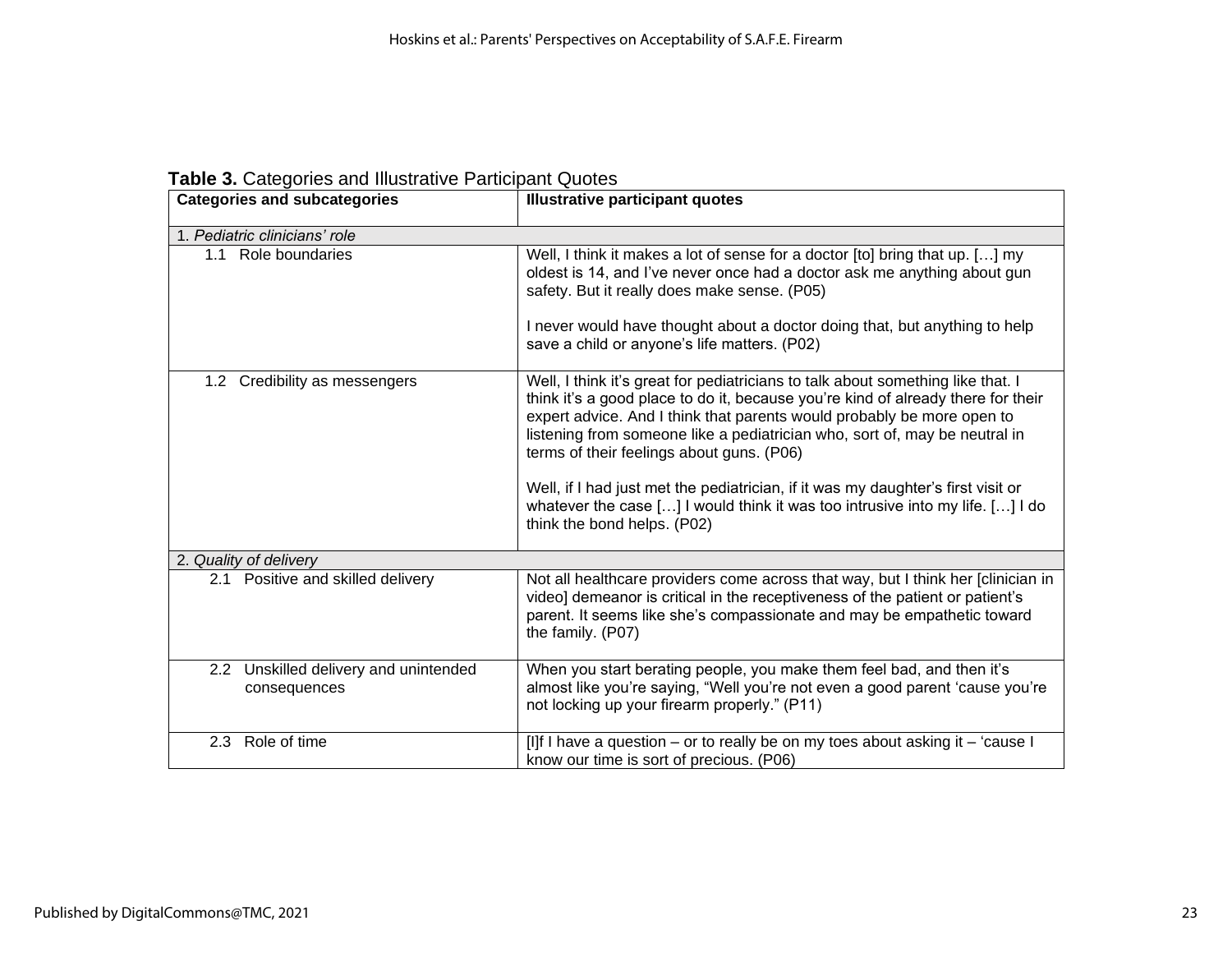| 3. Neutral messaging                                         |                                                                                                                                                                                                                                                                                                                                                                                                                                     |
|--------------------------------------------------------------|-------------------------------------------------------------------------------------------------------------------------------------------------------------------------------------------------------------------------------------------------------------------------------------------------------------------------------------------------------------------------------------------------------------------------------------|
| 3.1 Provider recognition of protection<br>motives            | Approaching it from a nonpolitical perspective, framing the problem<br>specifically around child safety and not around trying to shame them or<br>anything for having a gun in the home, specifically stressing empathy for the<br>parent's desire to keep their family safe, 'cause that's an important concern<br>usually. (P04)                                                                                                  |
| 3.2 Child safety framing                                     | Keeping my children safe is more important than whether or not I believe we<br>should have guns, or the right to own guns, or how safe guns actually are.<br>[] It's not a conversation about your political views on guns. It's the fact that<br>gun ownership is a thing, your children may be exposed to people who own<br>guns, so therefore, here's all the information you need to make sure your<br>children are safe. (P09) |
| 4. Tangible resources                                        |                                                                                                                                                                                                                                                                                                                                                                                                                                     |
| Identifying problems and solutions<br>4.1                    | I think it's important that you're not only preaching it but having the tools<br>there for what you're preaching and they're free. (P02)                                                                                                                                                                                                                                                                                            |
| 4.2 Reducing barriers                                        | I mean life just gets in the way of doing things you're supposed to do.<br>Sometimes work and other responsibilities come up and [] they run out of<br>time, and they say they'll do it later. (P02)                                                                                                                                                                                                                                |
| 4.3 Providing information for alternative<br>storage options | Especially when they talk about how the information in the pamphlet<br>regarding all different types of guns and different kinds of gun locks for<br>various things, it's very inclusive of and anticipatory of possible concerns that<br>gun owners might have about the issue. (P04)                                                                                                                                              |
| 5. Opportunities to enhance adaptation                       |                                                                                                                                                                                                                                                                                                                                                                                                                                     |
| 5.1 Notice prior to appointment                              | What would make it easier is if we got an email or a text or a letter in the mail<br>prior to the visit, giving us a heads-up saying, "We are now discussing<br>firearm safety as a part of the well-child check. Just want to make you aware<br>of that. Should you have any questions or concerns, feel free to ask your<br>healthcare provider during your visit." It would be nice to know that ahead of<br>time. (P07)         |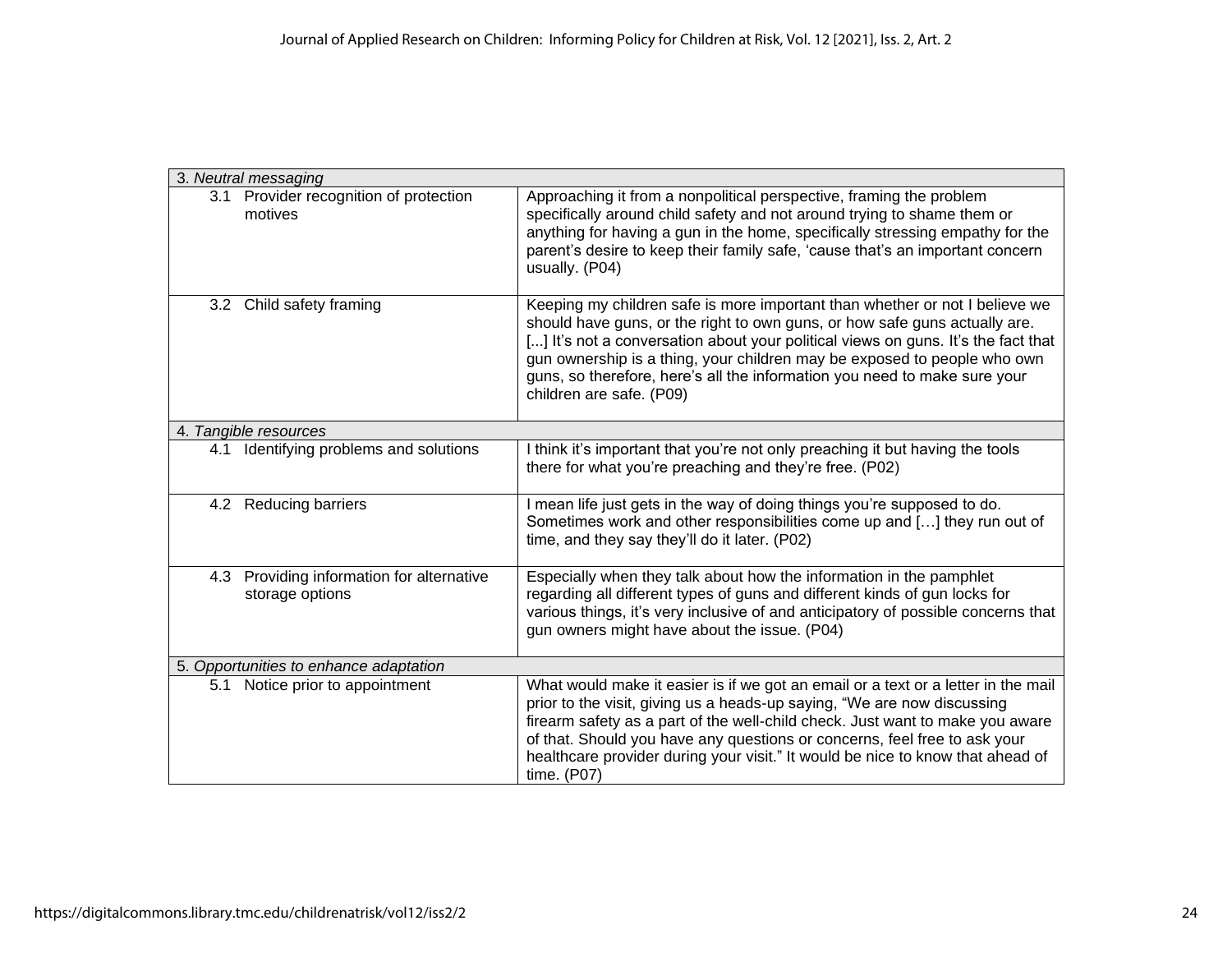| 5.2 Resources for talking about firearms | Just knowing that this program exists gives me thoughts about conversations<br>that I maybe need to have [] So maybe this is a good way to help with that<br>conversation just making sure your kids are safe and giving the parents a<br>resource to help them have these conversations. (P09) |
|------------------------------------------|-------------------------------------------------------------------------------------------------------------------------------------------------------------------------------------------------------------------------------------------------------------------------------------------------|
|                                          |                                                                                                                                                                                                                                                                                                 |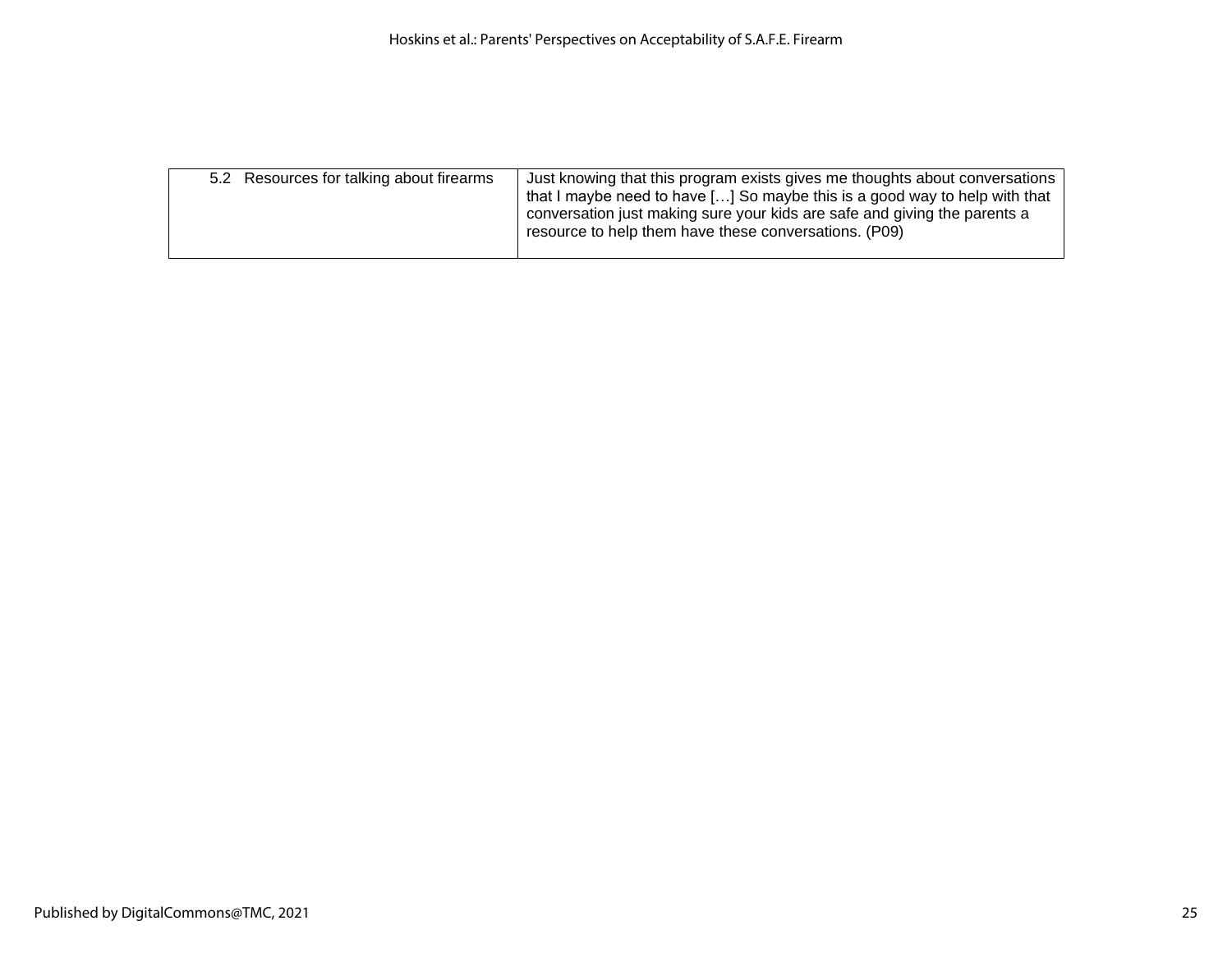**Figure 1.** Survey Participant Flow Chart. (MTurk indicates Amazon Mechanical Turk. HIT indicates human intelligence task. Additional details are available in Appendix A.)

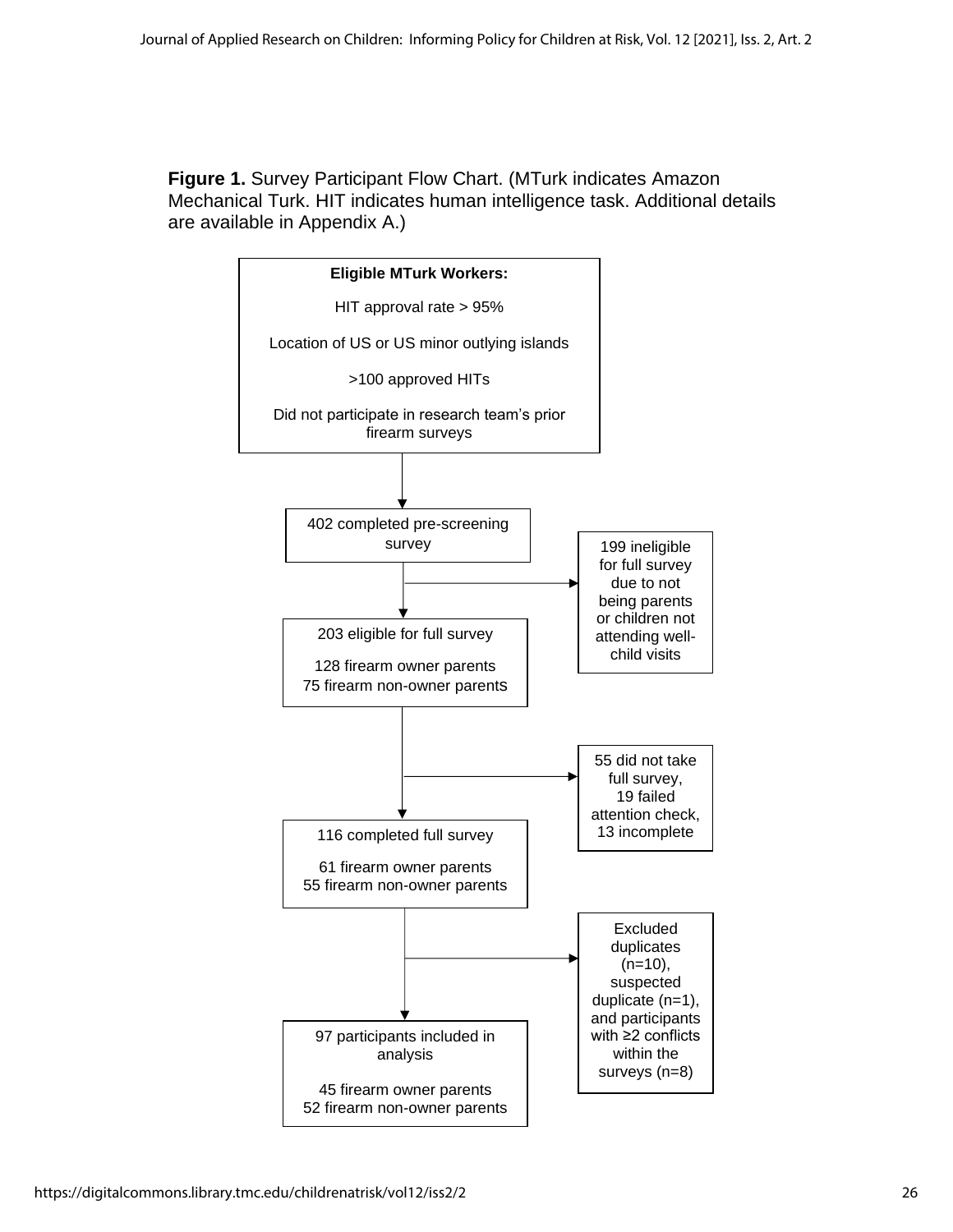# **Appendix A**

#### MTurk Methods and Quality Assurance Strategies

We collected survey data through the Amazon Mechanical Turk (MTurk) online platform, which matches people (referred to as "Workers") to tasks called Human Intelligence Tasks (HITs). After a Worker completes a task, the person who posted the task (Requestor) can reject or accept the Worker's submission based on whether it was completed to the Requestor's satisfaction. Workers accumulate a HIT acceptance rate, which is the number of HITs accepted divided by the total number of HITs completed. Requiring a high HIT acceptance rate as a study eligibility criterion lowers the risk of survey completion by Internet bots.

To maximize the likelihood of high-quality responses, we required participants to have an MTurk HIT approval rate > 95% and to have previously completed >100 MTurk tasks, as in our prior survey work.<sup>1</sup> To obtain responses reflecting our target population, we required that participants be located in the US or US minor outlying islands. To obtain new feedback, we required participants to have had no prior participation in our research team's other firearm-related surveys, which were collected as part of an earlier step in *S.A.F.E. Firearm* adaptation. Individuals meeting these criteria were able to view a pre-screening survey in MTurk to further assess eligibility.

For additional quality control, our pre-screening survey contained questions that were and were not relevant to the research study, with the goal of encouraging truthful responses because participants did not know which questions and responses would make them eligible for the full survey. We integrated skip logic in our survey design to assess for any conflicts in reporting of firearm ownership status between the eligibility screen survey and the full survey. When a conflict in answers was detected, participants were provided options to explain (eg, answer has changed, made a mistake, was not comfortable reporting on pre-screener) or given the option to end the survey. We also included an attention check (ie, a question specifically designed to test whether participants were reading questions carefully).

We reviewed completed surveys for internal consistency. We identified domains within the survey instrument in which participants might report conflicting information (eg, child ages, firearm storage practices), and then counted the number of discrepancies per participant (range: 1-4). Firearm owners had a longer survey to complete and presented with more inconsistencies than non-owners. We ran analyses on our primary measure (ie, Acceptability of Intervention Measure) with (1) a sample that excluded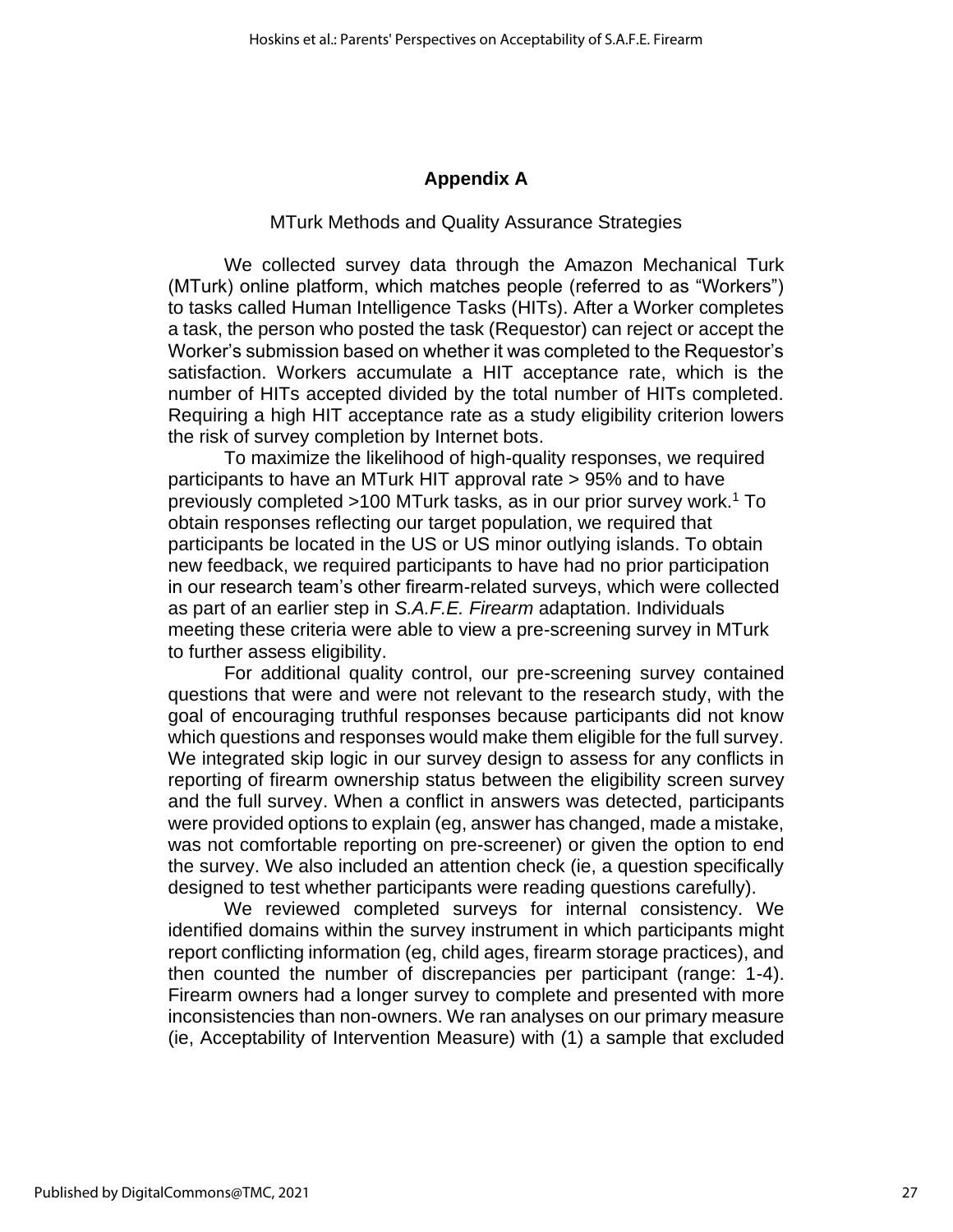participants with any discrepant responses and (2) a sample that excluded participants with ≥2 discrepant responses. The results were equivalent, and thus we elected only to remove participants with ≥2 discrepant responses from the final analytic sample so as not to increase the difference in sample size between firearm owners and non-owners, and thus biasing the sample away from firearm owners.

There is notable variation in payment amounts for HITs posted on MTurk, but payments tend to be quite low (approximately \$2 per hour on average).<sup>2</sup> Researchers have recommended that those conducting research on MTurk should pay workers at least the federal minimum wage of \$7.25/hour.<sup>3</sup> Therefore, for the pre-screening survey (estimated to take 30 seconds), participants were paid \$0.06 for participating, regardless of their eligibility for the full survey. Participants were paid \$4.83 for the full survey, which was estimated to take up to 40 minutes to complete. Because the qualitative interview was more intensive than the typical tasks posted on MTurk (which usually involve online tasks), we offered higher compensation. The interview was expected to take up to 1 hour to complete and participants were compensated \$10 in the form of a bonus on MTurk.

- 1. Davis M, Johnson C, Pettit AR, et al. Adapting safety check as a universal suicide prevention strategy in pediatric primary care. *Acad Pediatr.* 2021;21(7):1161-1170.
- 2. Hara K, Adams A, Milland K, et al. A data-driven analysis of workers' earnings on Amazon Mechanical Turk. Paper presented at: Association for Computing Machinery Conference on Human Factors in Computing Systems; April 2018; Montreal, Canada.
- 3. Whiting ME, Hugh G, Bernstein MS. Fair work: crowd work minimum wage with one line of code. In: *Proceedings of the AAAI Conference on Human Computation and Crowdsourcing*, 2019;*7*(1): 197-206. Accessed May 26, 2022. https://ojs.aaai.org/index.php/HCOMP/article/view/5283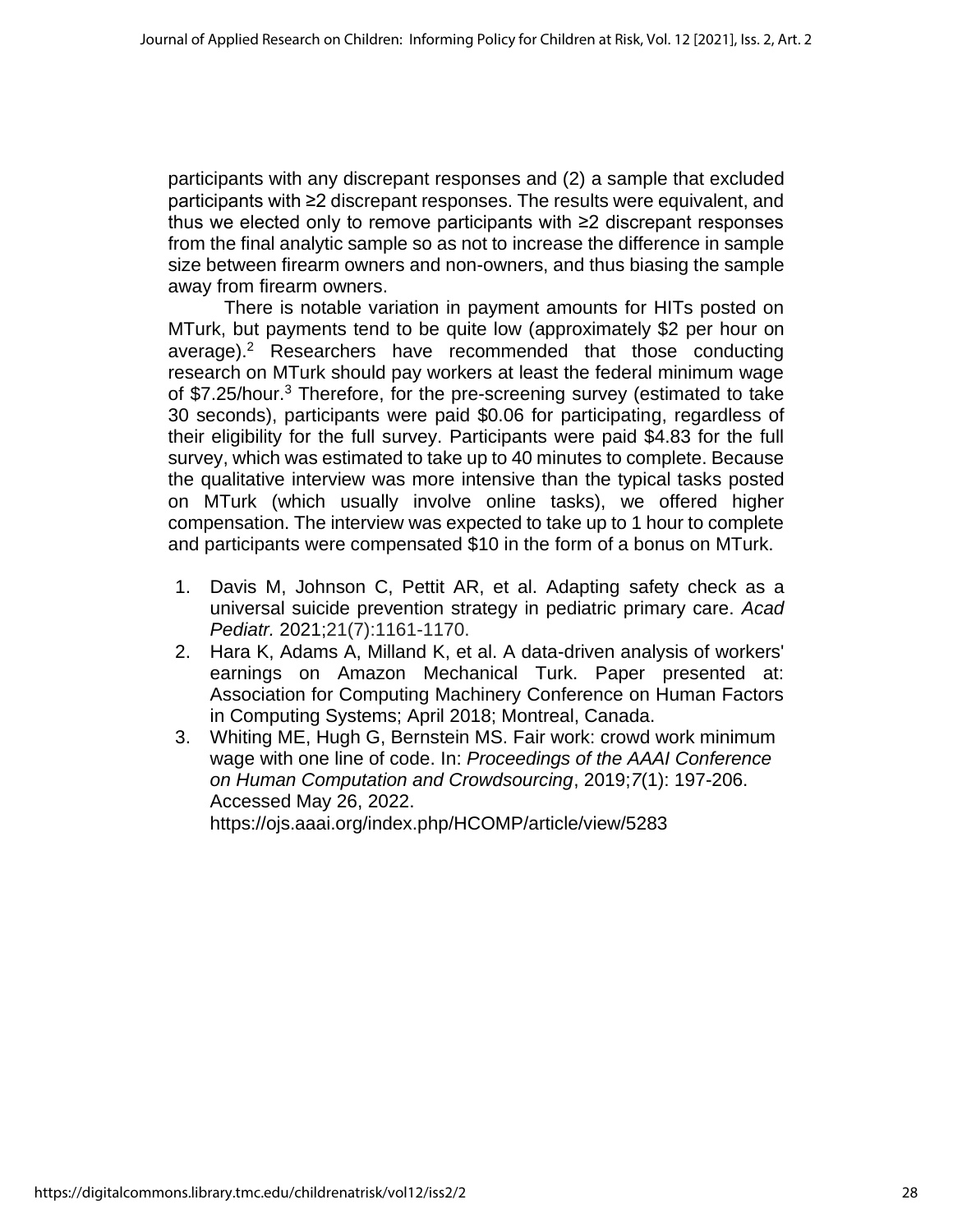# **Appendix B**

# *S.A.F.E. Firearm* Video Transcript

*Pediatrician*: That's excellent, I'm so glad that you guys are using seatbelts and encouraging the kids to always wear their bike helmets. You know, another safety issue that I've been discussing with all of my families recently is around the safe storage of firearms. Because we see so many kids who are impacted by firearm injuries in our practice, it's become such an important issue. And a lot of our patients do have guns in their homes – but even the ones who don't will often come across guns in other people's houses, like friends or relatives. So, as a practice, we've begun to discuss gun safety with all of our families, whether or not they actually own a firearm. We've learned so much from firearm experts for how to keep kids safe – I'd love to share some of that with you. Are you OK having that conversation?

#### *Parent:* Okay *(looks a little uneasy)*.

*Pediatrician*: You know, a lot of my patients don't want to be asked whether they own a firearm or not, so it's completely up to you whether we have a general conversation about firearm safety, or we could have a conversation that's only more specific to your circumstances. And I don't need to document any of this in your child's medical record.

#### *Parent*: Okay.

*Pediatrician:* Great. So, we know that in order to prevent injuries and accidents from firearms, it's incredibly important to store every firearm in the home safely. What do you think – what are your thoughts about keeping guns locked in places where kids spend time, whether it's your home or the home of a friend or a family member?

*Parent:* (*Pause)* Well, we do have a handgun in our home, but I keep it in a place that the kids don't know about.

*Pediatrician:* Thank you so much for sharing that. I think it can really help inform the conversation to know whether you have a firearm and where you're keeping it. So it's clear that you've thought a lot about keeping this gun safe and keeping it away from the kids, which is excellent. Is it OK if I ask, how specifically do you store the gun?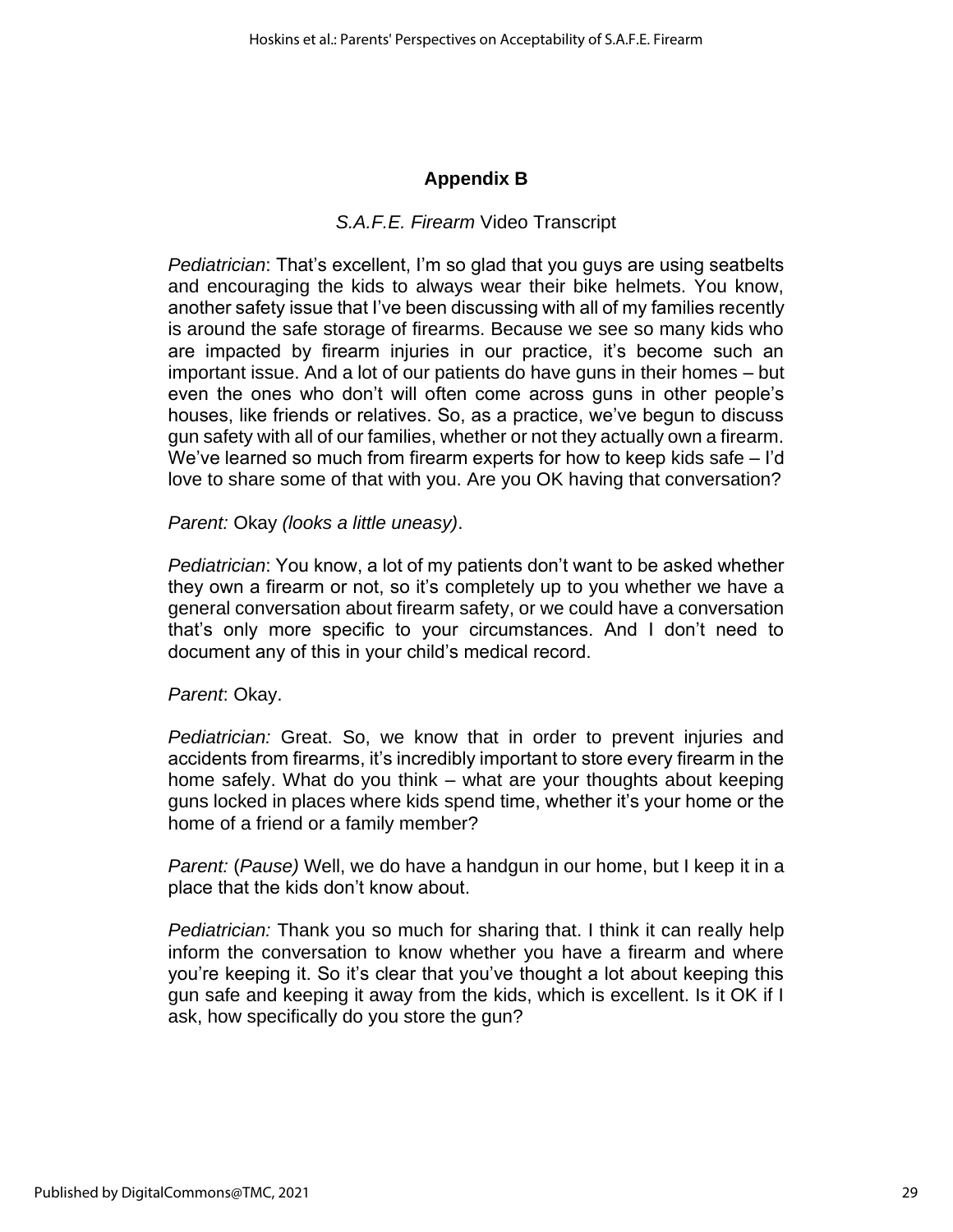*Parent:* Yeah, I keep it in a spot where the kids don't know about, safely, in my bedroom.

*Pediatrician*: I'm glad they don't seem to know where it is. You know, one thing we worry about is how curious kids can be – they often go searching to see what they can find in every corner of the house. I know for sure this happens in my own home. So, is it okay if we talk a little about options for safe firearm storage? I've been sharing this with a lot of my families recently, and people have found it incredibly helpful.

*Parent:* Okay, but, you know, ours is definitely stored in a place that only I know about, so I think it's safe, and it's really important to me that I have easy access to it in order to protect myself and my family in case there's an intruder.

*Pediatrician*: Yeah, I think that is true for a lot of people. You know, if the main reason you own a firearm is for the protection of yourself and your family, then it makes sense – you need to be able to get to it quickly in case of an intruder. You certainly wouldn't want safe storage to get in the way of being able to access the firearm easily.

*Parent*: Yeah.

*Pediatrician*: Yeah, so it really does sound like you're thinking about both: how to keep your family safe from an intruder, and how to keep the kids safe from the gun. So, one of the reasons I'm a little bit worried is that so many children I take care of have found guns in their homes, even when the parents were absolutely positive that they would never be able to find it.

*Parent*: Mm, okay...

*Pediatrician:* And you know, the reason I bring all this up is because it's absolutely clear that you want to keep your kids safe, and we know that especially with kids who are really curious, locking up the firearms goes a long way towards reducing the risk of suicide, and also of accidental shootings in children. So why don't we see if we can troubleshoot this together. I think we could figure out some ways to both keep the kids safe from the firearm while still protecting everyone from an intruder. A lot of my patients do find that with the right storage method, it can actually be pretty quick and easy to unlock a firearm in case of an emergency. What a lot of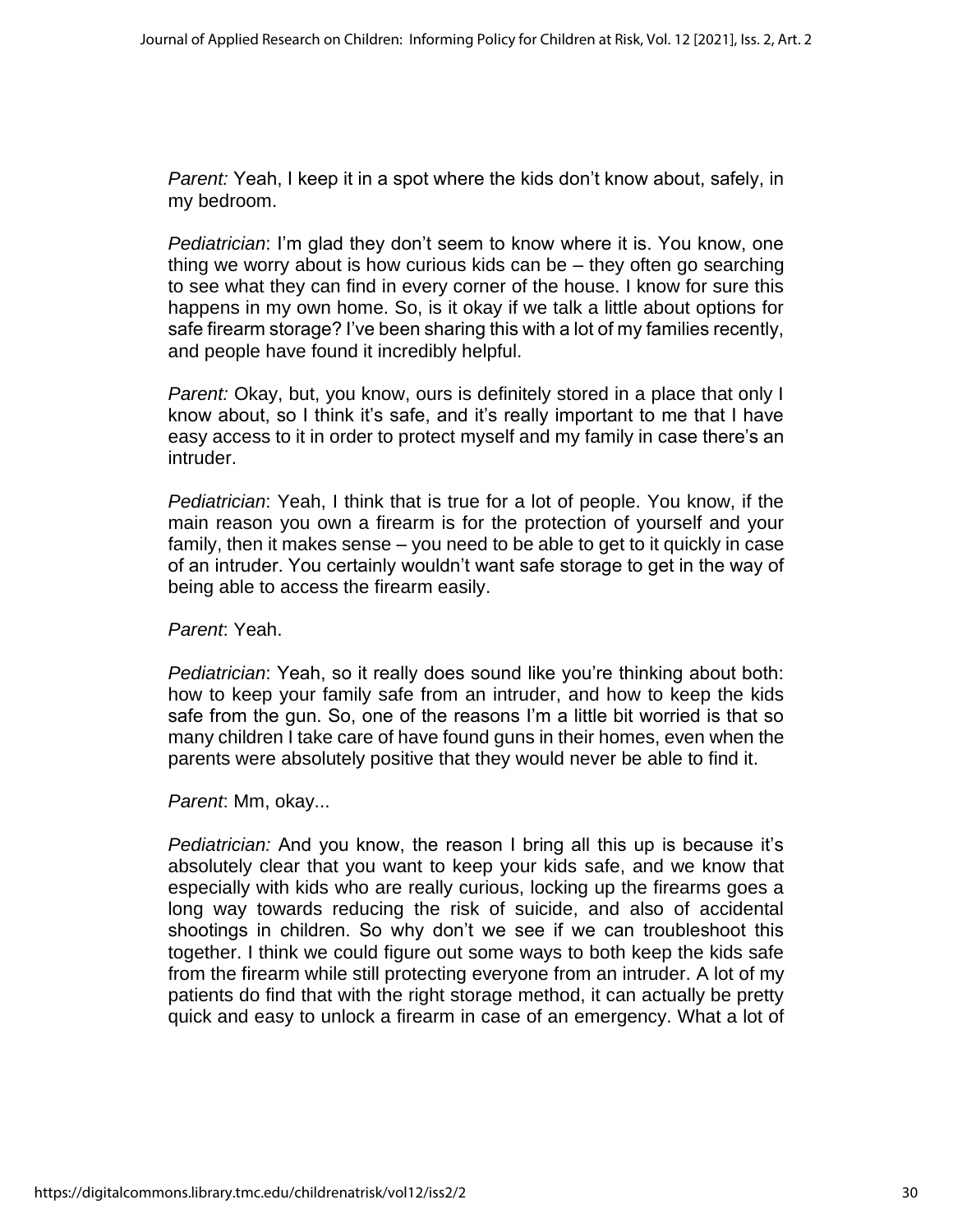people don't realize is that safe storage does not actually have to get in the way of accessing the firearm in case you should happen to need it.

*Parent*: I hadn't thought about it that way before. I guess having the gun and keeping it locked up safely are both really important for keeping my kids safe.

*Pediatrician*: Right, absolutely. And it's definitely possible to have access to the gun when you need it, and to keep it locked away when you're not using it. So what are your thoughts so far? I mean, do you think that locking the firearm could make sense?

*Parent*: (*Hesitating)* I think it's probably a good idea.

*Pediatrician*: Clearly it's your choice. Is there anything in particular that's making you hesitate?

*Parent*: No, just the logistics. I'll need to figure out how best to do it.

*Pediatrician:* Yeah, like what are the specific things that you think that could get in your way?

*Parent*: Just, you know, I'm really busy, like when will I find the time to go get one, and the right one, and I don't know where to buy one and how to use it. That sort of thing.

*Pediatrician*: Yeah, those are all such excellent questions. So, the good news is that we actually have gun locks available here in the clinic, completely free of charge. And you're welcome to take as many as you need.

*Parent*: That's great – thank you for that.

*Pediatrician*: If you prefer, all police departments also offer cable locks for free. So we can teach you how to use the lock here. We have a pamphlet that walks you through exactly how to use it with several different types of firearms. The pamphlet also includes links to videos that show how to use cable locks properly, and the pamphlet gives information about other types of locking options too. It was created by Project ChildSafe, which is an organization that's part of the National Shooting Sports Foundation, and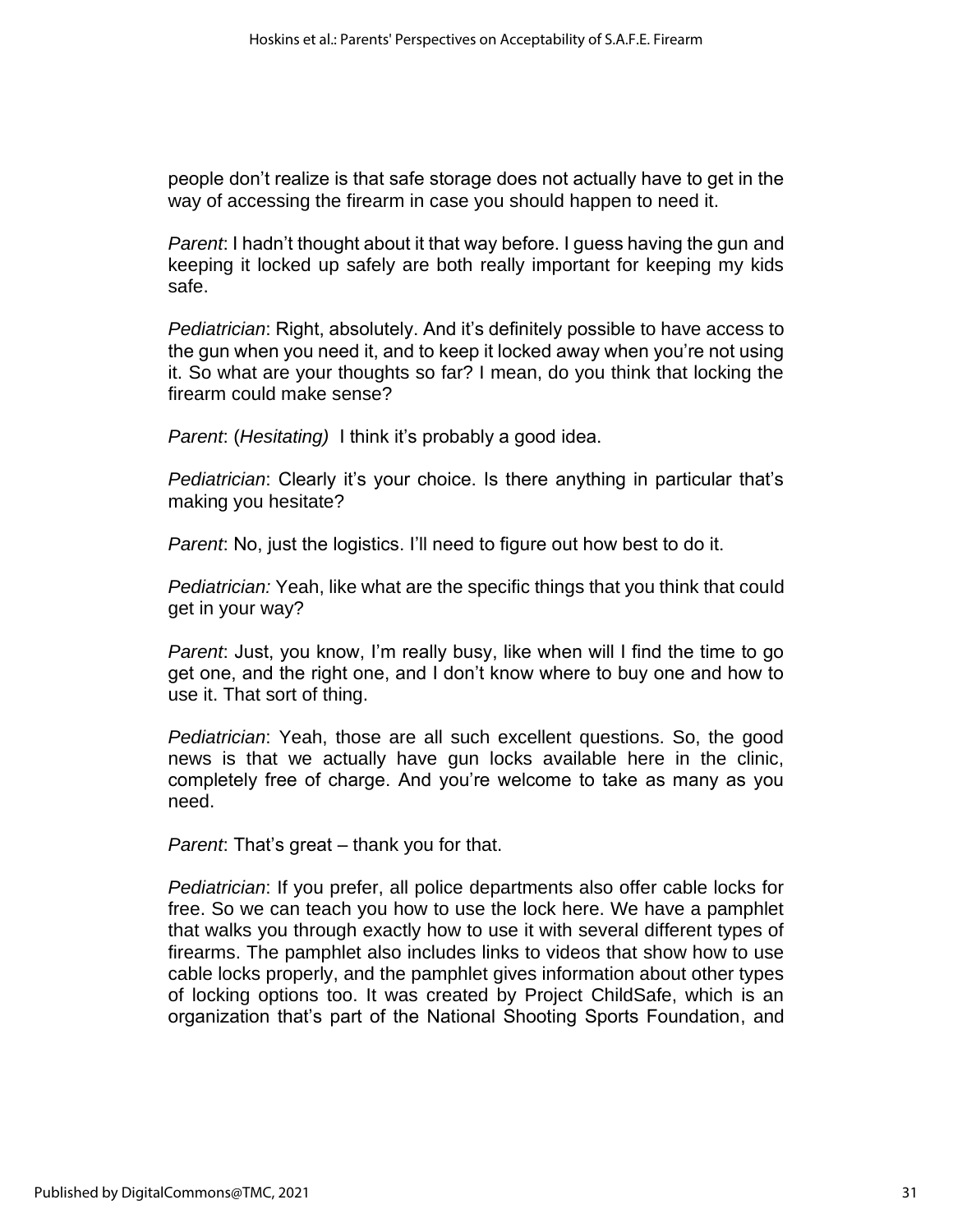they have a mission of promoting firearm safety. So would you like a cable lock and one of those pamphlets?

*Parent*: Yeah, that would be awesome. Thank you.

*Pediatrician*: Awesome. I know that was really a lot of information. How is all this sounding to you?

*Parent*: Sounds pretty good, I think!

*Pediatrician*: That's great. How confident are you feeling about actually making the change?

*Parent*: I think I can do it.

*Pediatrician*: Excellent, I know it's a really big change, and I do want to be sure that you're completely comfortable that it will work for you and your family. I would definitely encourage you to use the resources in the pamphlet. There's a lot of information there, which can help make the whole transition easier. And remember, we're also here in the office. So if you get home and you realize you have a question, or you want to talk some more, you can always give us a call. Just ask to speak to the nurse or leave a message for me, and I'll call you back. Another thing, also, that we're offering is a reminder phone call in about a week or so. People get so busy, and we all tend to forget or put things off. But you know, I really worry that every day a firearm remains unlocked is a day that something could happen. So would you like me to arrange one of those reminder calls?

*Parent*: I don't think so – I'm okay.

*Pediatrician*: Okay, no problem – just let us know if you change your mind.

*Parent*: Okay, thank you.

*Pediatrician:* Excellent, so let's get to the rest of the visit!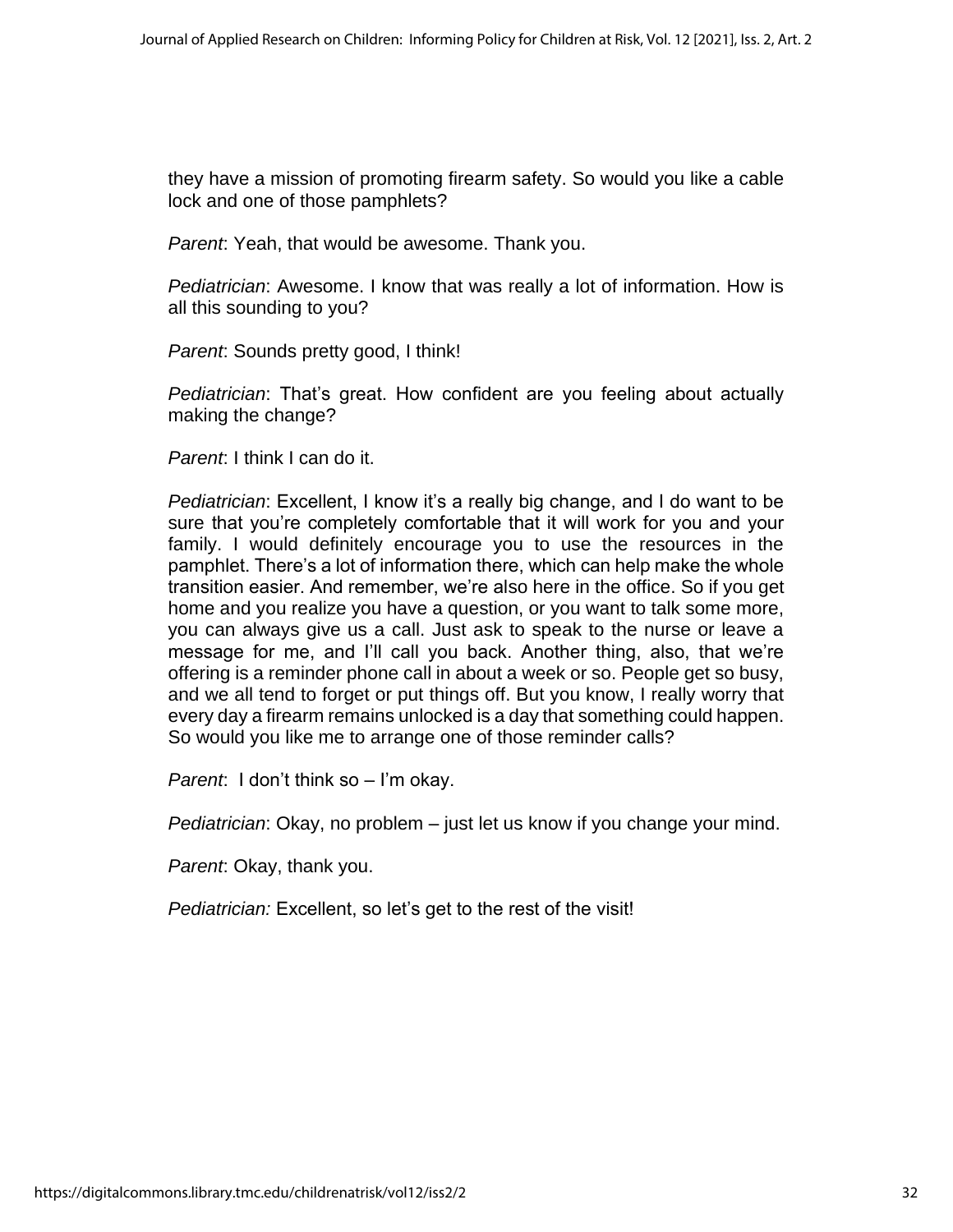# **Appendix C**

#### Interview Guide

#### Video Think Aloud

First, we will play the *S.A.F.E. Firearm* video again. Instead of watching it all the way through, though, this time I will ask you to pause the video at a few points and ask you to react to what was just said in the video. Are you ready to begin?

Okay, great. You can press play on the video now. A couple of minutes into the video, you will see a screen appear that says, "Please pause the video now." When you reach this screen, please pause the video and let me know.

| <b>Video Think Aloud</b>                                                  |                 |  |  |  |
|---------------------------------------------------------------------------|-----------------|--|--|--|
| [Keep track of how much time has passed and confirm<br>Note to            |                 |  |  |  |
| the video is paused at the appropriate pause point if<br>interviewer: ask |                 |  |  |  |
| needed – all pause points are labeled with a #]:                          | these questions |  |  |  |
| What are your reactions to what you just heard<br>1.                      | at each         |  |  |  |
| in this chunk of the video?                                               | designated      |  |  |  |
| a. Probe: What did you like or not like?                                  | pause in the    |  |  |  |
| b. Probe: What felt acceptable or                                         | video. You will |  |  |  |
| unacceptable?                                                             | ask these       |  |  |  |
| c. Probe: Can you tell me more, elaborate on                              | questions three |  |  |  |
| that, talk through why you're thinking that?                              | times: after    |  |  |  |
| d. Probe [if having trouble answering]: How do                            | Pause Point #1  |  |  |  |
| you think your friends or neighbors might                                 | (1:03), Pause   |  |  |  |
| respond or feel about this?<br>Point #2 (1:55),                           |                 |  |  |  |
|                                                                           | Pause Point #3  |  |  |  |
| (4:29), and after<br>After Pause Point #1 and #2: Okay, you can resume    |                 |  |  |  |
| the video now. Please let me know when you reach<br>the video is over     |                 |  |  |  |
| (6:43).<br>the next pause screen.                                         |                 |  |  |  |
| After Pause Point #3: Okay, you can resume the video                      |                 |  |  |  |
| now. Please let me know when you reach the end of                         |                 |  |  |  |
| the video.                                                                |                 |  |  |  |
|                                                                           |                 |  |  |  |

| <b>Post-video Interview Questions</b>                     |
|-----------------------------------------------------------|
| What is your general reaction to this program as a whole? |
| What is your main takeaway from this program as a whole?  |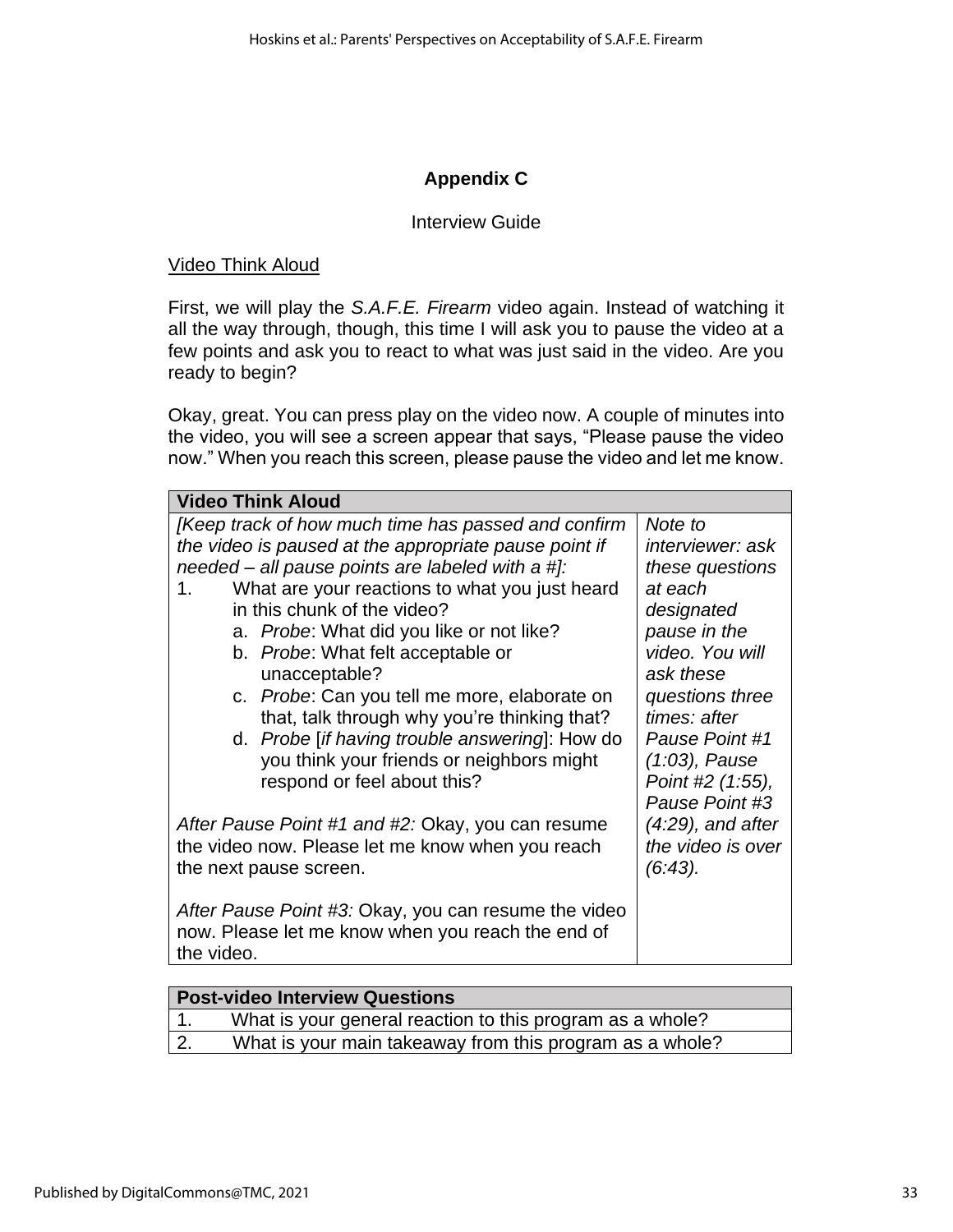|                  | Probe [if confusion]: If you were leaving this conversation,<br>a.                                                                       |
|------------------|------------------------------------------------------------------------------------------------------------------------------------------|
|                  | what would be the key points in your mind that you're<br>remembering or taking away from the conversation? What                          |
|                  | were the salient points to you?                                                                                                          |
| 3.               | Did you feel like any information was missing from the                                                                                   |
|                  | conversation that you would have liked to be included?                                                                                   |
|                  | Probe: What you would like included?<br>a.                                                                                               |
| $\overline{4}$ . | If you had a similar conversation with your pediatric clinician,                                                                         |
|                  | would you have any questions for them?<br>Probe: What would you ask?<br>a.                                                               |
|                  | [If participant is a firearm owner, proceed below.]                                                                                      |
| 5.               | These next few questions pertain to your specific situation. Before                                                                      |
|                  | we dive in, may I ask how many firearms you have and how they                                                                            |
|                  | are stored today?                                                                                                                        |
|                  | If participant asks why: It can help us have a more specific                                                                             |
|                  | conversation about how this conversation might apply to you and                                                                          |
|                  | your situation. But it's okay if you want to have a more general                                                                         |
|                  | conversation instead!                                                                                                                    |
|                  |                                                                                                                                          |
|                  | If participant expresses concern/hesitation, can say: It's okay if<br>you don't want to say; we can just talk about these questions in a |
|                  | more general way.                                                                                                                        |
| 6.               | Imagine that you chose to take a lock from the clinic. How would                                                                         |
|                  | you feel about receiving a reminder to use the lock?                                                                                     |
|                  | Probe: For example, something to bring home or follow-up<br>a.                                                                           |
|                  | contact?                                                                                                                                 |
|                  | Probe: Can you think of any sort of reminder that would be<br>b.<br>helpful?                                                             |
|                  | Probe: Would you want to receive any follow-up contact from<br>C.                                                                        |
|                  | the clinic after the firearm safety conversation to remind you                                                                           |
|                  | to use the lock?                                                                                                                         |
|                  | Probe [if positive]: What format would you prefer (eg,<br>а.                                                                             |
|                  | phone, email, text)?                                                                                                                     |
|                  | Probe [if positive]: How often and from whom?<br>b.                                                                                      |
|                  | Probe [if negative]: Why? How would you feel about a<br>C.                                                                               |
|                  | phone call reminder? How about something to bring<br>home?                                                                               |
| 7.               | Is there information that you would like left out of the discussion?                                                                     |
|                  | Probe [if needed]: For example, some people find statistics or<br>a.                                                                     |
|                  | personal stories helpful while others don't.                                                                                             |